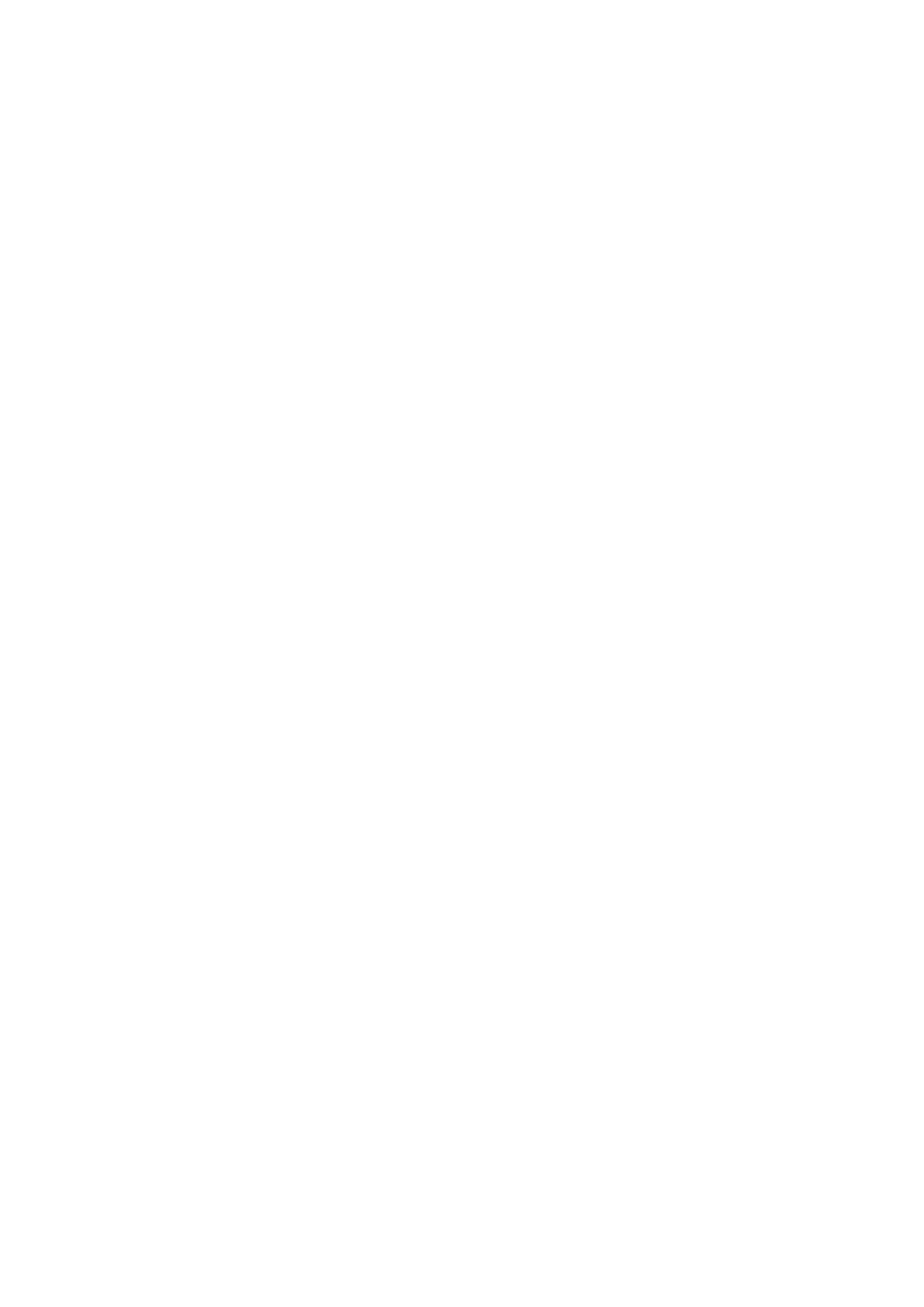**EUROPEAN UNIVERSITY INSTITUTE, FLORENCE MAX WEBER PROGRAMME**

*The Role Of Constitutional Justice in Russia in the Process of Interpretation of European Values and the Promotion of European Constitutionalism* 

**EKATERINA MOULIAROVA**

EUI Working Paper **MWP** 2010/04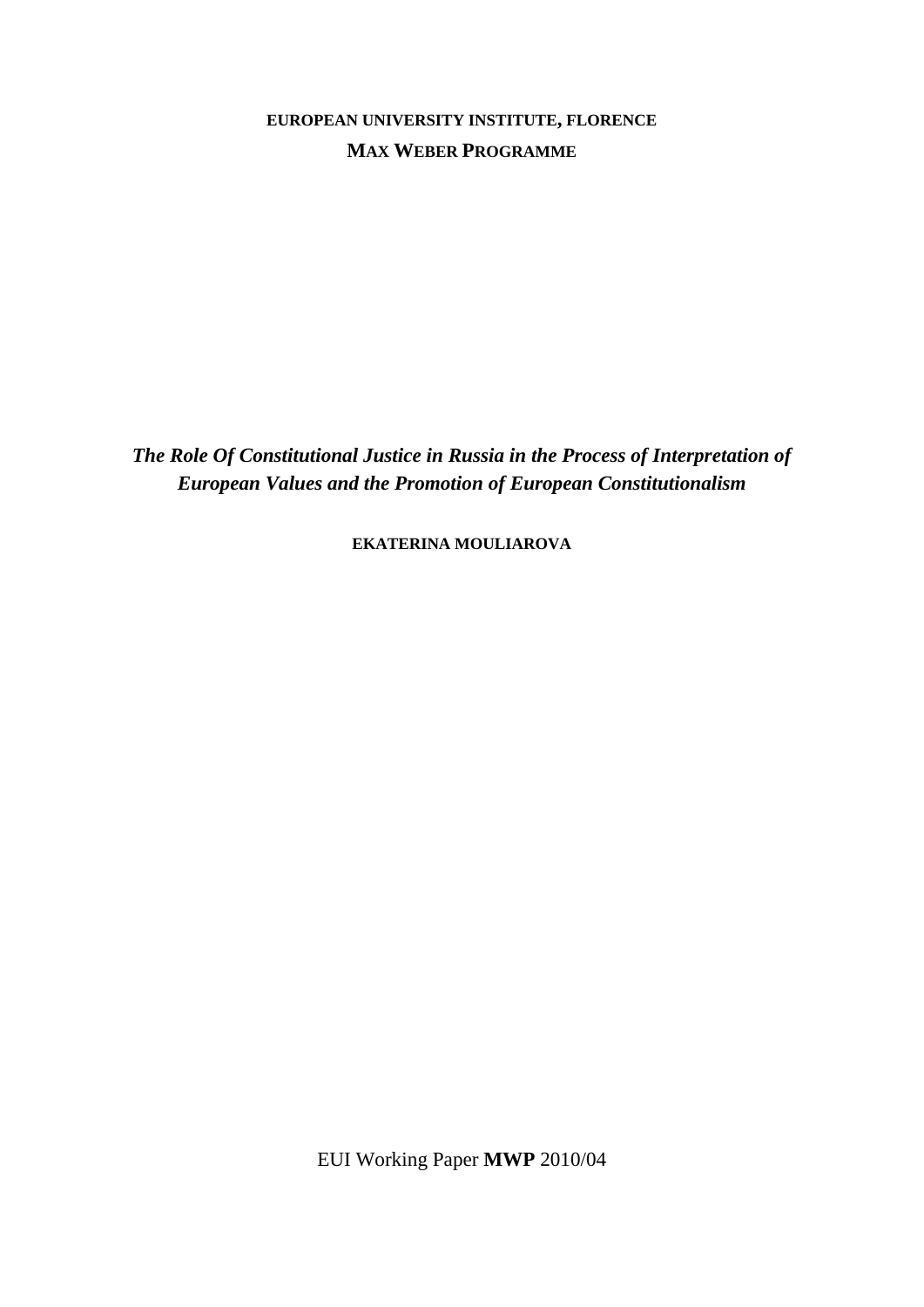This text may be downloaded for personal research purposes only. Any additional reproduction for other purposes, whether in hard copy or electronically, requires the consent of the author(s), editor(s). If cited or quoted, reference should be made to the full name of the author(s), editor(s), the title, the working paper or other series, the year, and the publisher.

ISSN 1830-7728

© 2010 Ekaterina Mouliarova

Printed in Italy European University Institute Badia Fiesolana I – 50014 San Domenico di Fiesole (FI) Italy Hwww.eui.eu H cadmus.eui.eu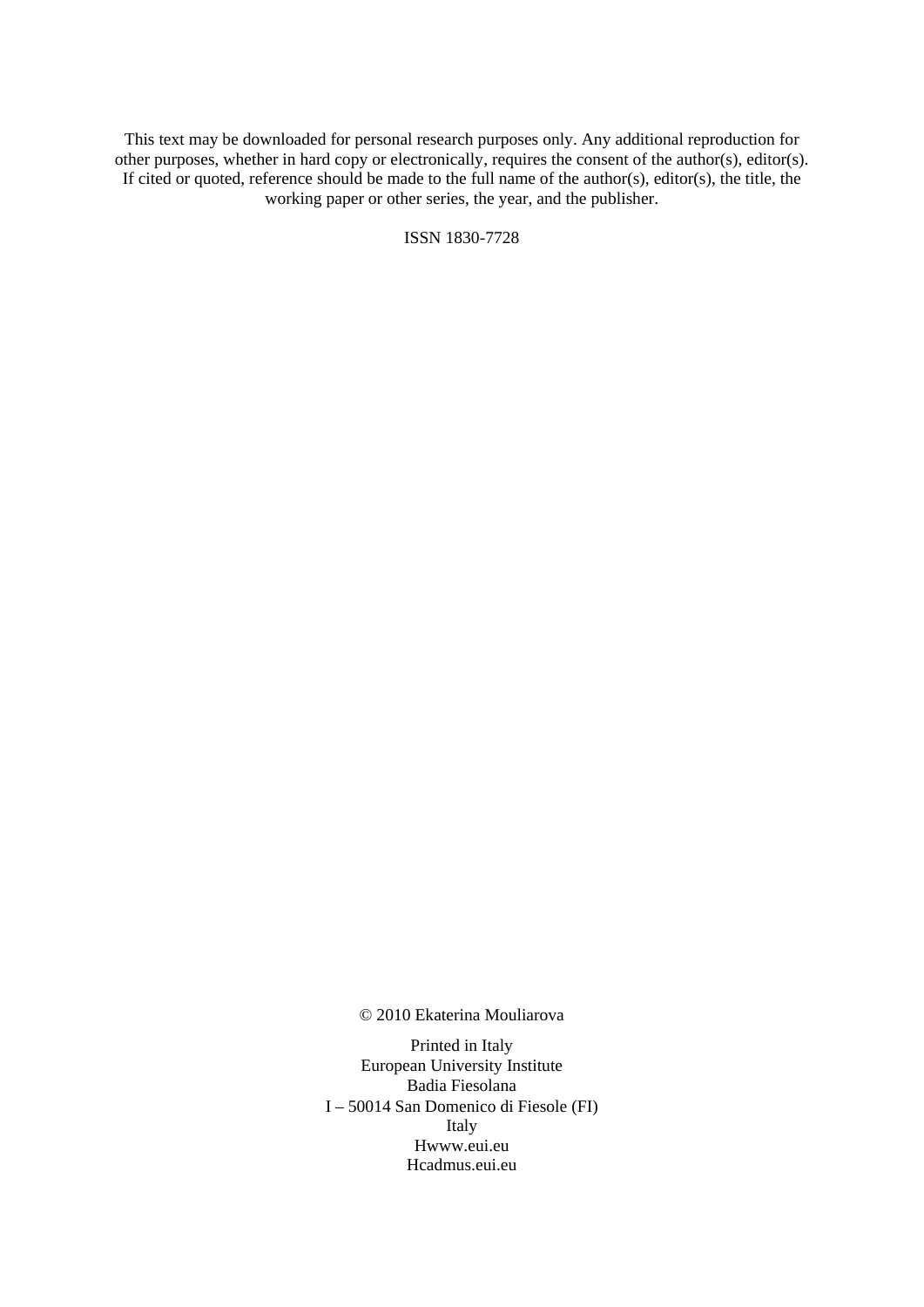# **Abstract**

This paper conducts a critical analysis of selected cases of the Russian Constitutional Court and High Arbitration Court involving the interpretation of constitutional values underlying the Russian legal order, in this way investigating the role of constitutional justice in Russia in promoting a European type of constitutionalism. The judicial practices of the Constitutional Court are brought into the broader context of the process of transition, state- and nation-building in the Russian Federation.

According to the new Russian 1993 Constitution and the 1994 Law on the Constitutional Court, the Constitutional Court of the Russian Federation is the main interpreter of constitutional developments and reforms and therefore a mirror of the constitutional transformation of the country. The Court, by linking its case law to that of the European Court for Human Rights and to the principles developed by the Council of Europe acts as a transmitter of European ideas and norms.

Therefore, its jurisprudence can be seen as a channel for the introduction of European Constitutionalism in Russia. Moreover, this case law represents an attempt to reconcile the obligations under the European Convention for Human Rights with the peculiarities of the Russian legal situation. In this sense, the jurisprudence of the Constitutional Court is an interesting case study of implementation and interpretation of European values and norms on Russian ground.

To what extent are the Soviet past or even pre-Soviet ideas and values present in the current social and normative practices? In this paper this question is investigated by analysing the interpretive practices of the Constitutional Court of the Russian Federation.

## **Keywords**

Constitutional justice in Russia, constitutional court, European constitutionalism, European values, Europeanization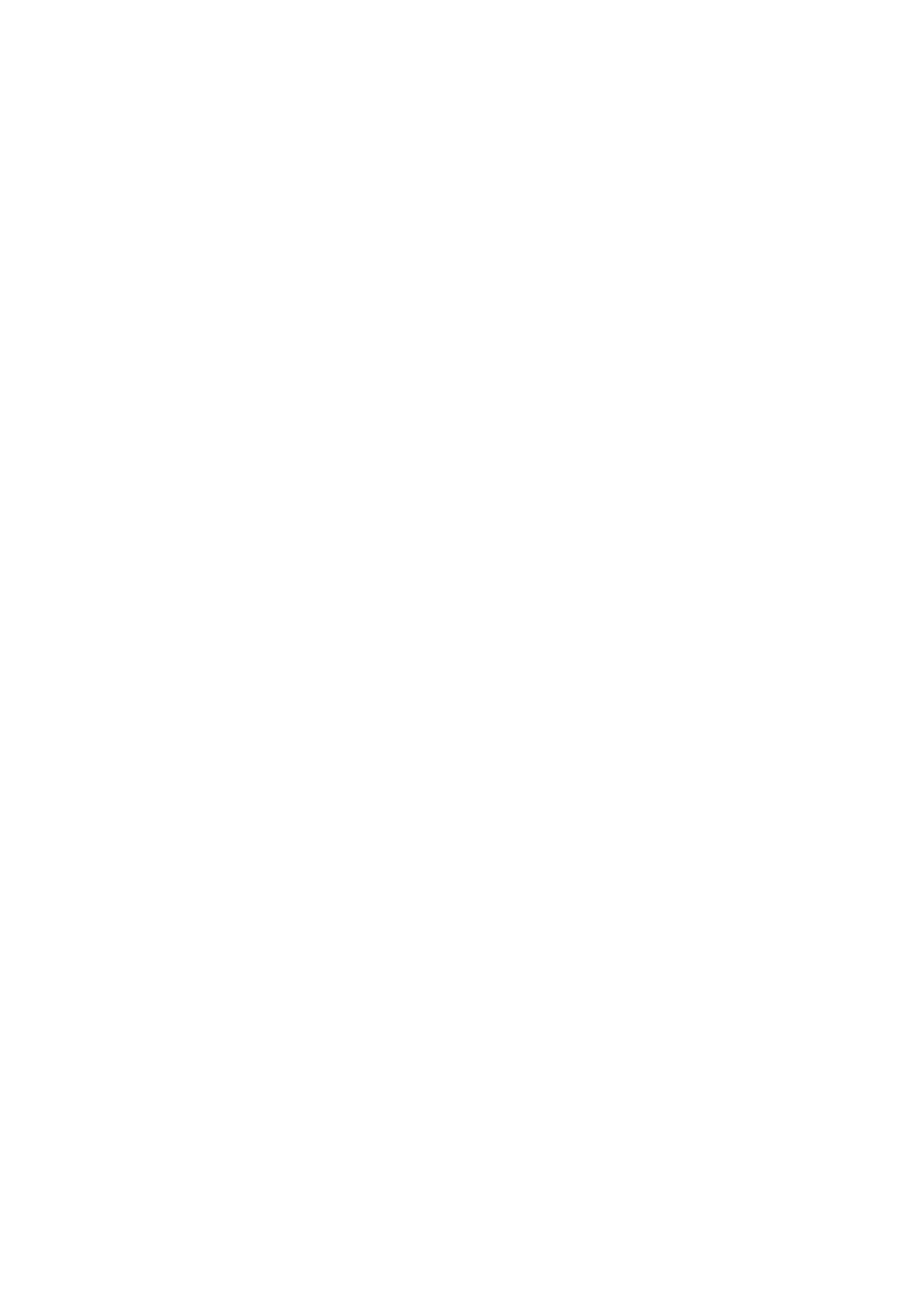## **Introduction**

l

Over the last twenty years, considerable critical attention has been given to the transformation and democratisation mechanisms in the post-communist countries, and in Russia in particular. 1

In this literature, transformation in Eastern Europe has mainly been understood as a process of convergence with Western European principles, norms and constitutional models, in which the constitutional models of established democracies of the West were transplanted to the newly-emerged states. Georgiev describes "its external or its international dimension" as one of the most important aspects of the perception of the idea of the rule of law in Eastern Europe during the historic transition of the 1980s and 1990s.<sup>2</sup> As he notes, "society...had to be based on the idea of law – not any law, but one conforming to certain principles, requirements and standards, which existed *outside* that particular society in the international sphere, in countries perceived as "normal", as models of the *Rechtsstaat".3*

The success of these reformation processes and the forces involved differ from country to country. In addressing the questions of whether a piece of legislation can be an important factor in the creation and maintenance of democracy and whether the maintenance of democracy is a necessary condition for the functioning of the market, Ajani argues that differences in legal cultures and traditions affect "the effectiveness of transplants", so for example "distrust towards Western ideas and solutions, recurrent in the Russian culture" is an important factor influencing the effectiveness of transplanted models.<sup>4</sup> He refers to an "international traffic of legal ideas" which reflects "the belief that with the introduction of the formal elements of democracy and of legal pillars of market economies a "happy end" to the transition would have followed."<sup>5</sup>

<sup>1</sup> The topic of reformation and democratization in general and in Russia in particular gained much attention from the late 80-s onwards both in Russia and abroad, and the literature on the topic is quite impressive. To mention some books on the subject:

*O'Donnell, Guillermo, Schmitter, Philippe, Whitehead Laurence (eds.)*, Transitions from Authoritarian Rule: Comparative Perspectives, Baltimore, MD, John Hopkins University Press, 1986; *Sakwa, Richard,* Russian Politics and Society, Routledge, 1993; *Yakovlev, A*. Striving for Law in a Lawless Land: Memoirs of a Russian Reformer, New York: M.E. Sharpe, 1995; *Frankowski, Stanislav, Stephan B.Paul (eds.)*, Legal Reform in Post -Communist Europe. The View from within. Dordrecht, 1995; *Kraus, Michael, Liebowitz, Ronald. D (eds),* Russia and Eastern Europe after Communism: the search for New Political, Economic and Security Systems, Boulder, Colo.: Westview, 1996; *Hahn, Jeffrey W. (ed.),* Democratization in Russia: the Development of Legislative Institutions, Armonk, N.Y., M.E. Sharpe, 1996; *Diamond, Platter, et al (eds.*), Consolidating the Third Wave Democracies: Themes and Perspectives, John Hopkins University Press, Baltimore and London, 1997; *Rose, Richard, Mishler, Richard, Haerper, Christian,* Democracy and its Alternatives: Understanding Post- Communist Societies, Baltimore and London: The John Hopkins University Press, 1998; *Sergeev, V.*, The Wild East: Crime and Lawlessness in Russia, Armonk, New York: M.E.Sharpe, 1998; *Abdieh, Robert*, Russia's Constitutional Revolution: Legal Consciousness and the Transition to Democracy, University park, Pennsylvania University Press, 1997; *Sajo, Andras,* Limiting Government, Budapest: Central European University Press, 1999; *Hesse, Joachim Jens (ed.),* Verfassungsrecht und Verfassungspolitik in Umbruchsituationen. Baden-Baden, 1999; *Solomon, Peter H*., Courts and Transition in Russia. The Challenge of Judicial Reform, Boulder, Col., Westview Press, 2000; *Schwarz, Hermann,* The Struggle for Constitutional Justice in Post- Communist Europe, The Chicago University Press, 2000; *Zelonka, Jan,* Democratic Consolidation in Eastern Europe, Oxford; *Feldbrudgge, Ferdinand, Simons, B. William,* Human Rights in Russia and Eastern Europe, The Hague, Kluwer Law International, 2002; *Calhourn, N.,* Dilemmas of Justice in Eastern Europe's Democratic Transitions. New York: Palgrave Macmillan, 2004; *Diamond, Larry, Morlino, Leonardo,* Assessing the Quality of Democracy, Baltimore, 2005; *Stan, Lanvinia (ed.)*, Transitional Justice in Eastern Europe and the Former Soviet Union. Reckoning with the Communist Past. BASEES, Routledge Series on Russian and East European Studies. 2009

<sup>2</sup> *Georgiev, Dencho,* The Collapse of Totalitarian Regimes in Eastern Europe and the International Rule of Law, in: *Krygier, Martin, Czarnota, Adam (eds.)* The Rule of Law after Communism. Problems and Prospects in East-Central Europe, Ashgate, Dartmouth, USA, 1999. P.329

<sup>3</sup> *Georgiev, Dencho,* Ibid.

<sup>4</sup> *Ajani, Gianmaria*, By Chance and Prestige: Legal Transplants in Russia and Eastern Europe. The American Journal of Comparative Law. Vol. 43, No.1 (Winter, 1995), pp.93-117. p.97-98

<sup>5</sup> *Ajani,* Ibid. p.96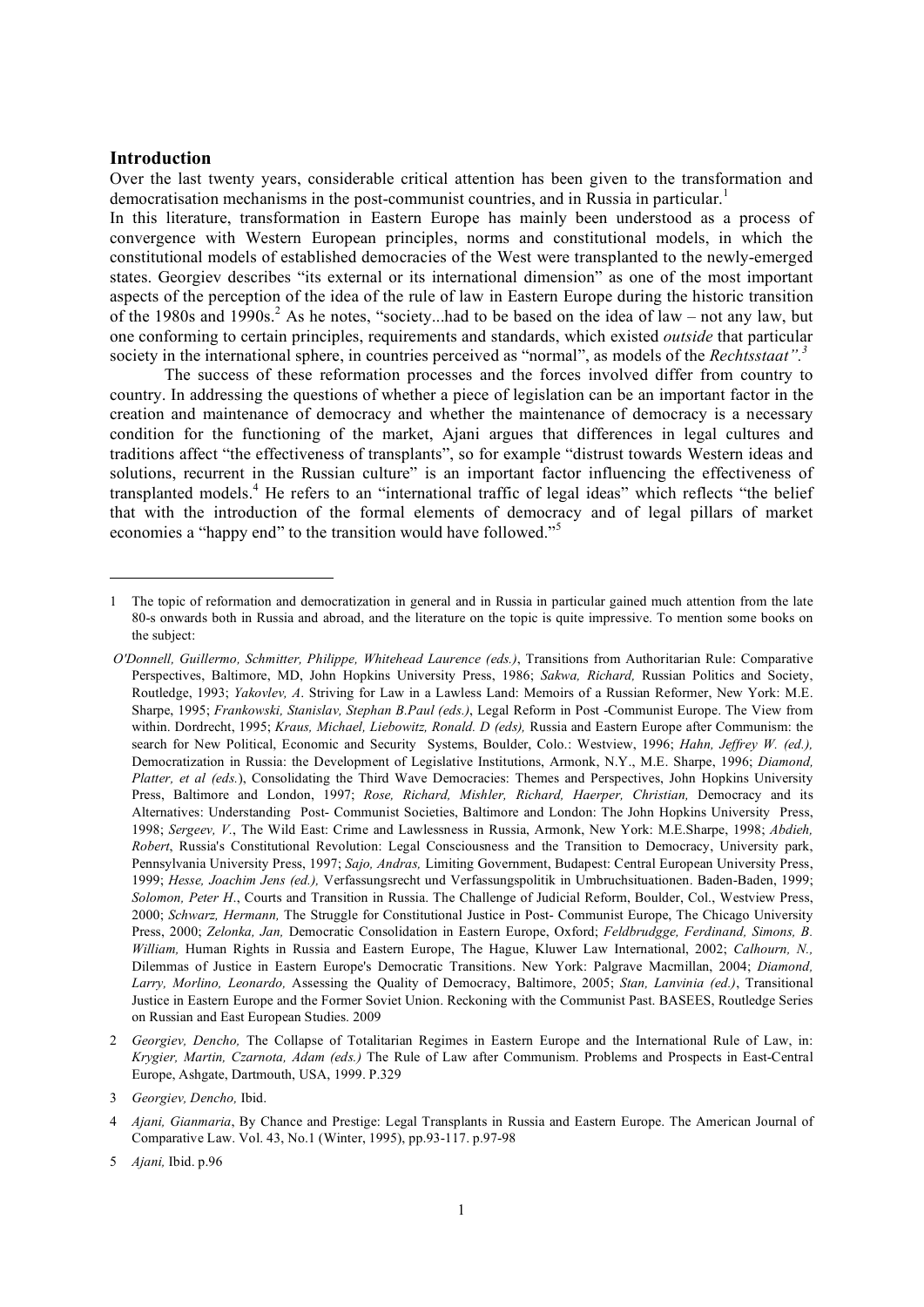#### *Ekaterina Mouliarova*

The general appropriateness of Western liberalism and stable constitutional order for Russia has been questioned by many scholars.<sup>6</sup> Russia is often criticised as a weak democracy and slow to transfer European principles and models into its own legal system. For example, Mommsen and Nussberger describe *democracy "a la ruse"* as a restrictive attitude towards fundamental democratic values. Political discourse in Russia, the authors state, interprets democracy as an order corresponding with traditions and habits. Political leadership in Russia is not ready to sacrifice either formal legal order, or economic stability, which has been acquired with difficulty, for an open democratic process. According to Mommsen and Nussberger, stability and integrity of the state are values which are much more important for Russian political leaders than the democratic process itself.<sup>7</sup>

Why has transformation in Russia often not followed the plan of its theoreticians and practitioners? As Knabe states, this is an open question. <sup>8</sup> The explanations could be, as Knabe suggests, insufficient financial help from foreign countries or the absence of a "Marshall plan" for Russia. Welfens mentions "wrong and inconsistent policy strategies for Russia (including government failure to pursue a convincing reform and restructuring policy)", "serious misinterpretations and inadequate policy support, pursued by the IMF" and the "lack of a broader reform and transformation discussion in Russia<sup>"</sup> as causes of the unsuccessful reform process.<sup>9</sup> With regard to the political institutions of transition, Sakwa notes that during perestroika new institutions "which could give voice to some long-suppressed aspirations of the society" were created. These new institutions, however, as Sakwa argues, "lacked the legitimacy or ability to resolve any of the key problems facing the country".<sup>10</sup>

The successful reception of Western models depends very much on incentives and institutions which act as promoters of transformation in the countries of Central and Eastern Europe and the former Soviet Union. The influence of the European Union in pushing forward transformation in Central and East-European States cannot be overestimated. The conditionality of EU membership has had a striking impact on the rapid transformation of legal systems and economic reforms in the accession countries of Central and Eastern Europe. In the case of Russia, Europeanization could not follow the path of EU political conditionality since Russia has no prospect of obtaining EU membership. However, in Russia, innovation can mainly be traced to the Council of Europe and to international law, above all due to the influence of the European Convention on Human Rights and Main Freedoms.

There are various explanations for more or less successful adaptation to European ideas and norms.

Only a few authors who discuss the results of the transformation process in Russia have paid attention to the specifics of the domestic situation and even fewer have properly taken into account the difficulties involved. So, for example, Johnsson describes the former Soviet and post-communist countries as "grey-zone states" and argues that the combination of a weak state, poor legitimacy among the population and "problems to introduce democratic standards and values" could be explanations of unsuccessful social change and democratization in these countries.<sup>11</sup> As Johnsson adds "if democracy is hard to define, it is even more problematic to agree on what democratic culture actually is".<sup>12</sup>

<sup>6</sup> *Holmes, Stephen,* Conceptions of Democracy in the Draft Constitutions of Post- Communist Countries, in: "Markets, States and Democracy: The Political Economy of Post- Communist Transformation", *Crawford, Beverly (ed).*, Boulder, Colo.: Westview Press, 1995

<sup>7</sup> *Mommsen, Margarita, Nussberger, Angelika,* Das System Putin. Beck. Muenchen,. 2007. Pp.26-27.

<sup>8</sup> *Knabe, Bernd,* Systemtransformation und Gesellschaftlicher Wandel in Russland. Berichte des Bundesinstituts fuer Ostwissenschaftliche und Internationale Studien. 57-1994. P.8

<sup>9</sup> *Welfens, J.J.Paul,* EU Eastern Enlargement and the Russian Transformation Crisis. Springer, 1999.

<sup>10</sup> *Sakwa, Richard,* Russian politics and Society. Routledge. London and New York. 1993. p.37.

<sup>11</sup> *Johnsson, Jessica*, Democracy in Weak States. Broadening the Understanding of Democratization Mechanisms. Department of East European Studies. Uppsala University. Working Papers. No.83. Ausgust 2004. p.26

<sup>12</sup> *Johnsson,* Ibid. p. 21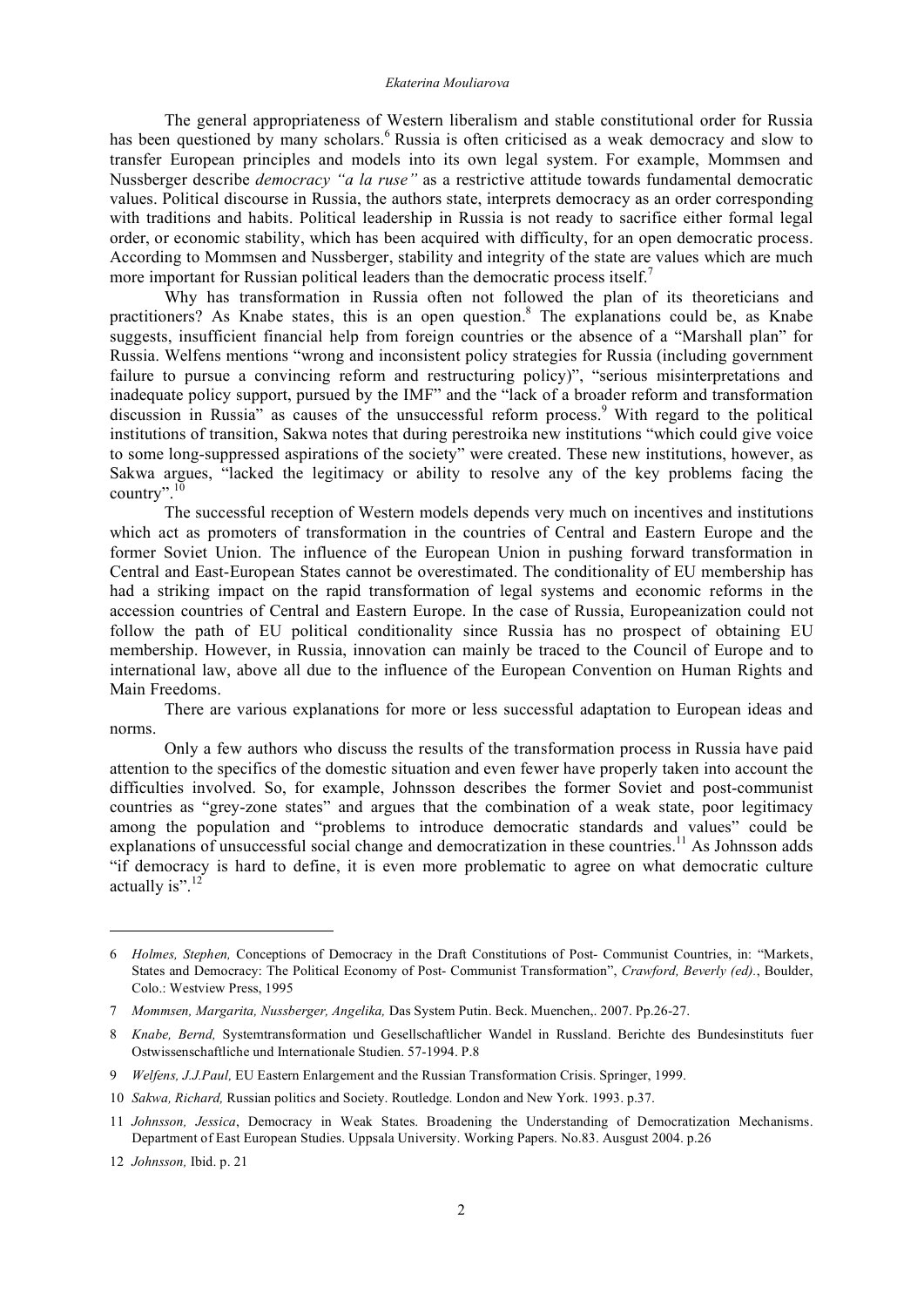When speaking of transformation in the former socialist countries, institutions of democracy and constitutional design are mainly studied.

There are some explicit channels for transformation through European values. The new democratic legal order in Russia was formally designed in 1993 with the adoption of the new Russian Constitution. This initial act involved an all-embracing reform of the legal system, which is still in progress. The 1993 Russian Constitution initiated a path towards democratization, establishing democratic institutions and incorporating democratic values and norms as they are known in Europe. Secondly, The Russian Federation as a Member of the Council of Europe, and as such being bound to the European Convention for the protection of Human Rights and Fundamental Freedoms has to follow the principles developed by the Council of Europe and the interpretations of the European Court for Human Rights. Thirdly, within the domestic institutional system, the Constitutional Court of the Russian Federation can be regarded as particularly close to European principles and the European model.

In addition to focusing on institutions themselves, however, there is a need to pay attention to democratic practices, and in this sense to address Europeanization through the study of social and normative values. What seems to be important, but has not received sufficient study, is the fact that legal innovation and new legal transplants must be introduced and accepted by the domestic legal culture. Values underlying the legal order and legal culture determine social choices and can therefore provide insight into the difficulties and constraints linked to the transformation process: in other words, they help to understand how Russian society is responding both in a normative and nonnormative way towards an ongoing globalisation and transformation process. As Sadurski notes, any constitutional system is "deeply embedded in fundamental choices about moral and ideological values to which constitutional norms respond".

Democratisation, through the introduction of European values, represents in the present author's opinion, a perspective which makes it possible to study the appropriateness and effectiveness of new political and legal mechanisms for a recipient country, and their application in practice; in other words, such a perspective sheds some light on democratic culture in a recipient country and provides a better understanding of the peculiarities and problems of integration into the European constitutional space $^{13}$ .

The case law of the Russian Constitutional Court is a particularly valuable source of information for investigating the reception of European norms and models within the Russian constitutional order. It shows that European models and principles are being adopted, but in such a way as to take into account the specifics of the Russian domestic situation and transition. This paper will attempt to show how the Constitutional Court is incorporating European norms and principles into the Russian legal order while necessarily balancing different interests and needs in a state of transition. It will do this by examining several cases which refer to European and Russian constitutional values, and discuss their role and place within the Russian legal order.

The rest of the paper will proceed as follows: section 2 discusses the channels for the promotion of European ideas in Russia; in section 3 the transitional character of the Russian legal system will be addressed; in section 4 six cases are examined and their role in the promotion of new democratic values is analyzed.

Section 5 summarizes the general tendencies of the cases which are examined in the light of the relevant critical literature in the legal field and then gives a broader inter-disciplinary perspective.

<sup>13</sup> European constitutional space, for the purposes of this paper, is understood in a broader sense as a normative system including the norms of the Council of Europe and the European Convention on Human Rights and Main Freedoms, as well as the democratic foundations and main principles of European Union law. This question is discussed in more detail in section 2 of this paper.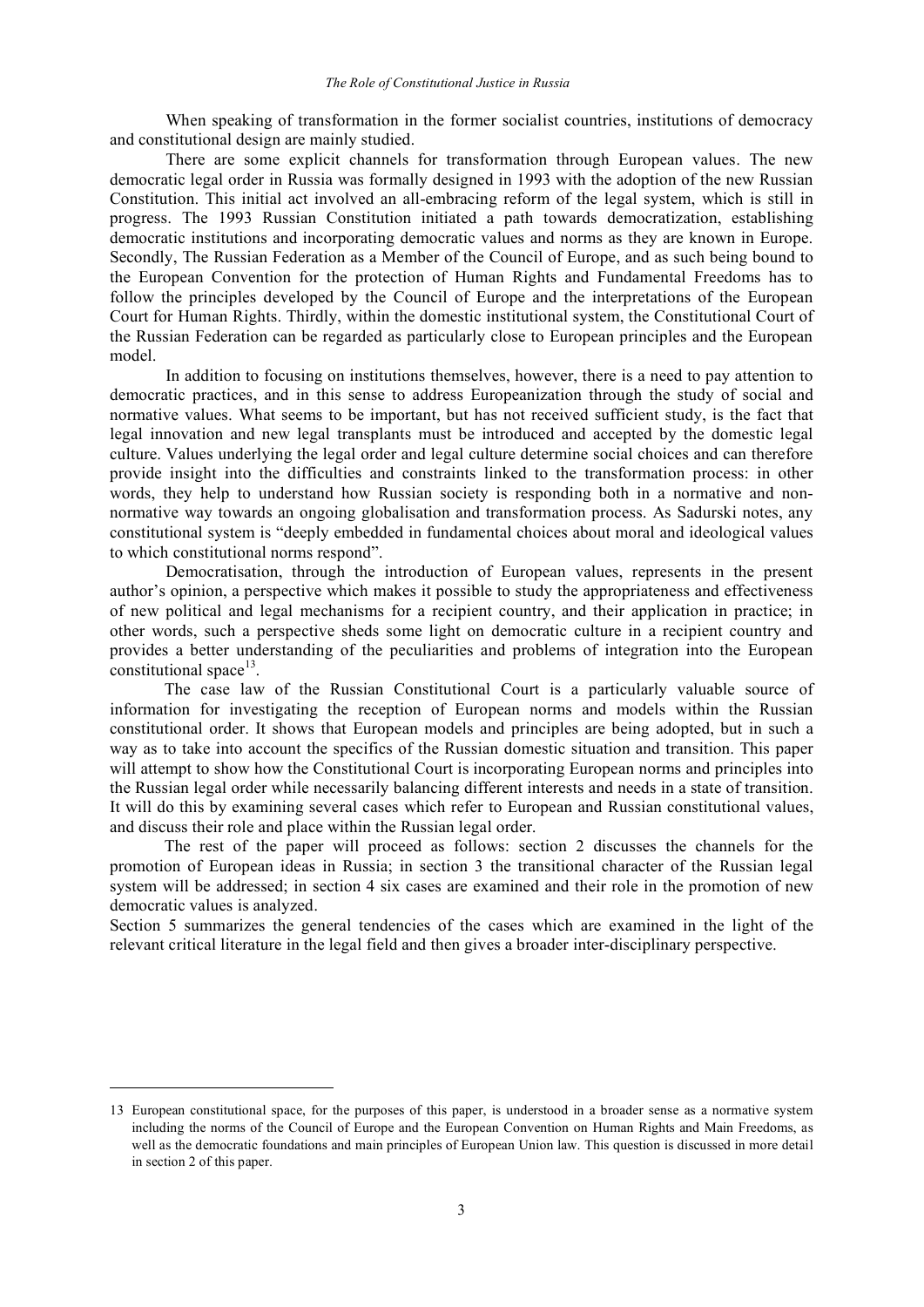# **Channels for the promotion of European constitutionalism in Russia**

European constitutionalism as a normative system has been attracting more and more interest in recent years.<sup>14</sup> Although opinions on exactly what European constitutionalism is differ, there is a certain recognition that there are principles and norms which contribute to building a common European constitutional space.

For the purposes of this paper, European constitutionalism is understood in a wider sense as a normative system covering both the Council of Europe and the European Union.

Sadurski speaks of "European constitutional identity" as an integrated model: the European constitutional tradition constructs European constitutional norms and identifies the sources of valid law within the EU.<sup>15</sup> He notices that a "common constitutional tradition" is not merely an "academic and intellectual construct"; it is used in European Union primary law, as in Article 6, 2 of the Treaty on European Union. 16

The set of "European" values is mentioned in Article 2 of the Treaty on European Union: The European Union is "founded on the values of respect for human dignity, freedom, democracy, equality, the rule of law and respect for human rights, including the rights of persons belonging to minorities. These values are common to the Member States in a society in which pluralism, nondiscrimination, tolerance, justice, solidarity and equality between women and men prevail."

European norms, values and principles can be seen as promoters of change in the post-communist countries, and therefore as an incentive for transition towards the rule of law, democracy, guarantees of human rights and main freedoms, the accountability of public institutions, and the liberalisation of the economy.

Making the transition from a communist model to a democratic one after 1989 required an attractive image of a possible future. Europe in general, and the EU in particular, has become such a model in most of the countries of the former Soviet block. For certain East and Central European countries, the clear goal of EU membership and support on the part of the EU for structural changes in society has served as an effective promoter of transformation.

Other countries, like Russia, which do not have clear prospects of EU membership have different ways of adapting towards a European constitutional system. In Russia, several channels for adaptation towards the system of European constitutional norms can be identified: these are primarily external channels, such as membership of the Council of Europe and of the The European Convention for the Protection of Human Rights and Fundamental Freedoms; the foundational status of the 1993 Russian Constitution<sup>17</sup> for the internal legal order, and the existence of constitutional justice, which explicitly takes European values into account.

Many other "soft" influences, which are not discussed in this paper, for example, the EU programme for support for democracy and human rights, and seminars and exchange programmes for judges and Duma deputies also have an impact on the political liberal transition in Russia.

This section will examine the main means of promotion of European ideals in Russia, which are the 1993 democratic Constitution setting a new democratic legal order and institutions, the guiding influence of Council of Europe membership, and the jurisprudence of the European Court for Human Rights.

<sup>14</sup> See, for example, *Weiler J. H.H., Wind, Marlene (eds.)* European Constitutionalism beyond the state. Cambridge: Cambridge University Press, 2003; *Walker, Neil,* EU Constitutionalism in the state constitutional tradition, Florence, EUI, 2006; *Tsagourias, Nicholas,* Transnational Constitutionalism. International and European Models, Cambridge, Cambridge University Press, 2007.

<sup>15</sup> *Wojciech Sadurski*, *"European Constitutional Identity?"* EUI Working Papers, Law No.2006/33, p.8

<sup>16</sup> *Sadurski* (2002) Ibid. p.6.

<sup>17</sup> The text of the Constitution was worked out with the help of the Venice Commission http://www.venice.coe.int/docs/1994/CDL(1994)011-e.asp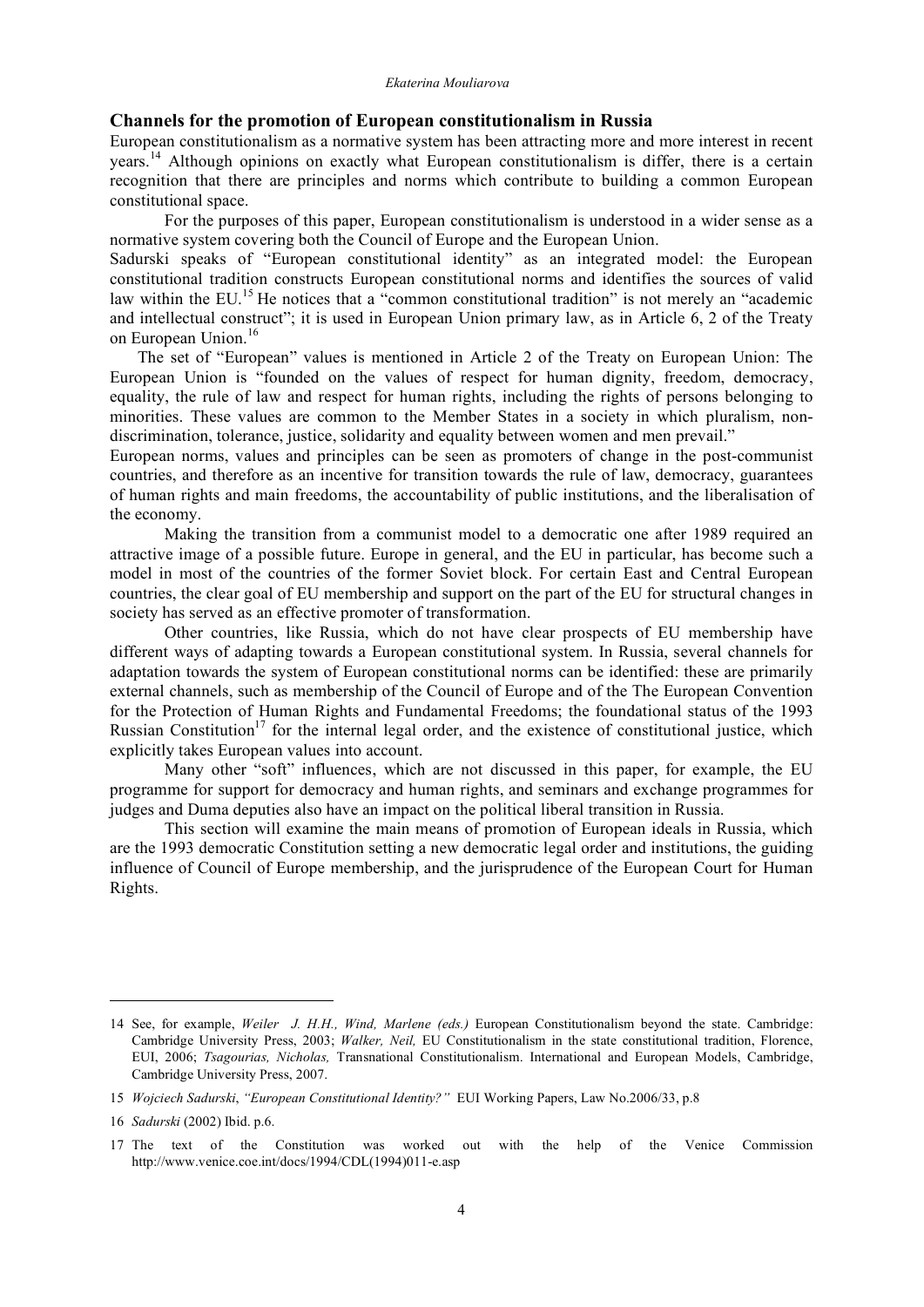## *The 1993 Russian Constitution as a new democratic constitution*

Russia, having declared its wish to integrate into the common European space<sup>18</sup> and to belong to the club of civilized nations became an independent state in 1991<sup>19</sup> and began the process of democratic reform in 1993 by adopting a new Constitution.

The values underlying the Russian constitution are reflected in its design, which embodies many features which are standard in other European constitutions. In particular, it provides for the separation of powers (Art.10), constitutional justice (Art. 94) and the rule of law (Art. 1). Furthermore, Art. 2 specifically underlines the importance of the dignity of man and the pre-eminence of human rights.

In several articles, the sovereignty and integrity of the Russian Federation is emphasized; the peculiarity of statehood in Russia is that it is a multinational federation (Art. 4 and 5).

Article 15, in particular, incorporated the value of an open legal order, and therefore can be regarded as a channel for the promotion of European constitutional principles. In fact, it states that "the universally-recognized norms of international law and treaties of the Russian Federation" are "a component part of its legal system".

Among the often cited weaknesses of the Russian constitutional design are the low level of accountability of the executive, the lack of a clear division of competences between the Federation and its Members and, in general, changing and often incomplete legislation.<sup>20</sup>

In general, however, commentators on the 1993 Russian Constitution notice that "[in] its structure and content the new Constitution is close to traditional constitutions of developed democratic countries, most of which reflect striving for coordinated activity of all branches of power in a state, at the same time setting the real priorities for each of them taking into account the specifics of formed political traditions and relations at the given stage of state development."<sup>21</sup>

## *The Council of Europe and the Jurisprudence of the European Court for Human Rights*

The Convention for the Protection of Human Rights and Fundamental Freedoms<sup>22</sup> and the case law of the ECHR are obligatory norms and rules for interpretation in national cases.

According to articles 3 and 6 of the Federal Law on the Judicial System in the Russian Federation, one of the essential characteristics of the judicial system and judicial review is that judicial decisions are obligatory for all institutions and persons. However, the problem of poor implementation of the decisions of the ECHR<sup>23</sup> or of the Constitutional Court is often mentioned.<sup>24</sup>

## *Constitutional justice in Russia in the institutional system of the Russian Federation.*

According to article 125 of the Constitution and the 1994 Law on the Constitutional Court, the interpretation of the constitutional principles is a competence of the Constitutional Court of the Russian Federation, and in some important judgments the Constitutional Court has addressed the issue of the principles underlying the Russian legal order. I believe the case law of the Russian Constitutional Court constitutes a good case study of the question of "values" because the Constitutional Court, established in 1994, is seen as a new democratic institution, as a symbol of a new order.

<sup>18</sup> See for example new policy announcements by Mikhail Gorbachev at: http://www.gorby.ru

<sup>19</sup> http://gov.cap.ru/hierarhy\_cap.asp?page=./196/22347/22348/24718/24722

<sup>20</sup> "Problemy razvitija rossijskogo zakonodatelstva". Materials of the International Workshop 16-17 Dec. 2002, Ryazan. The State Duma Publishers Moscow. 2003.

<sup>21</sup> Kommentarij k Konstituzii Rossijskoj Federazii. Moscow, BEK, 1994. Introduction, p. XI

<sup>22</sup> Federaljnyj zakon ot 30 marta 1998 goda N 54-F3 "O ratifikazii Konvenzii o zashite prav cheloveka i osnovnyh svobod i protokolov k nej

<sup>23</sup> http://www.hrw.org/europecentral-asia/russia

<sup>24</sup> See for example *Edidin B.A.*Ispolnenie reshenij Evropejskogo Suda po pravam cheloveka: problemy teorii i praktiki. Available at: http://www.lawmix.ru/comm.php?id=2335 or *Entin M.L Mezhdunarodnyje garantii prav cheloveka: opyt Soveta Evropy. Moscow. 1997; Tumanov V.A., Entin L.M.* Kommentarij k Konvenzii o zashite prav cheloveka i osnovnyh svobod i praktike ee primenenija. Moscow. 2002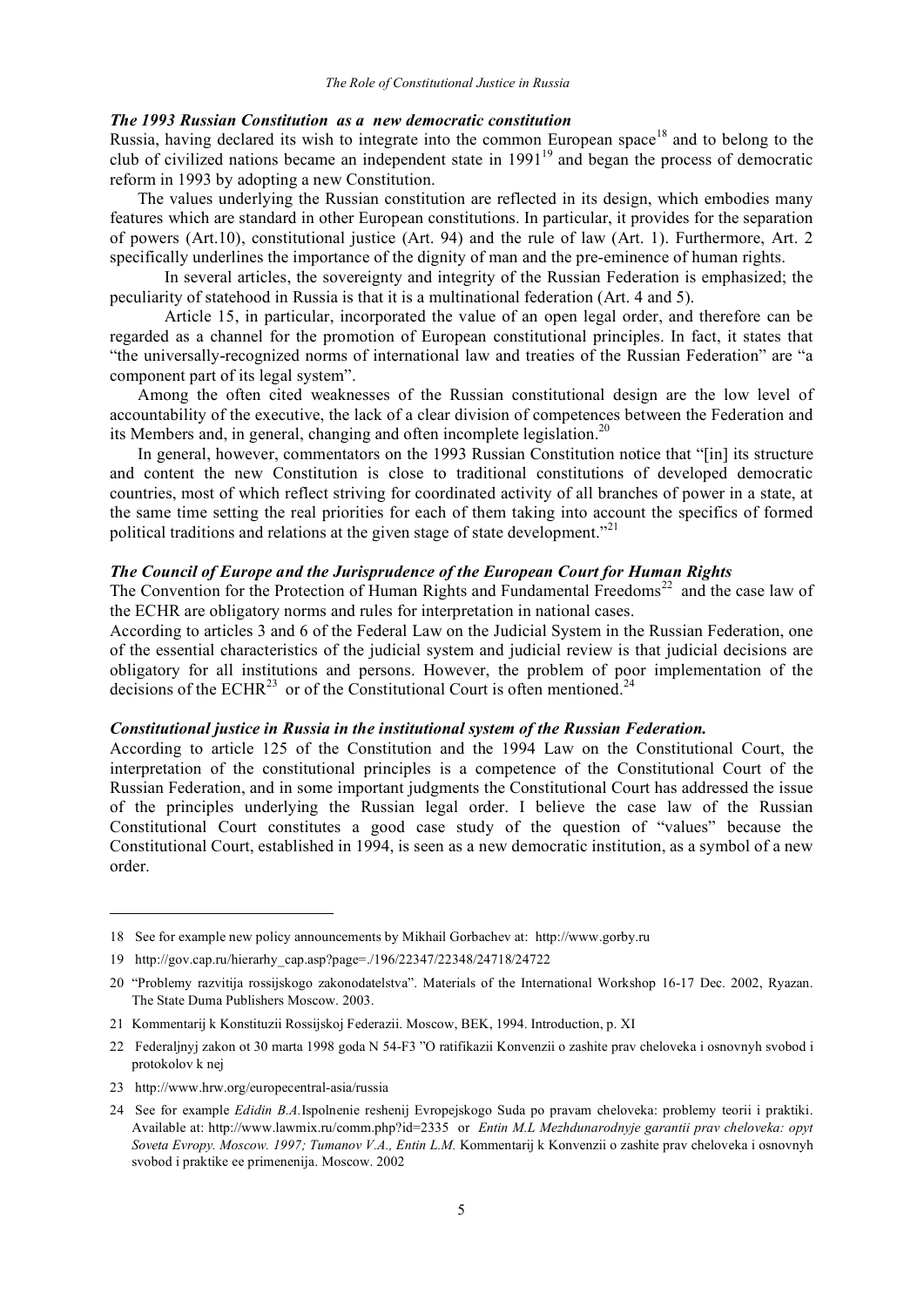#### *Ekaterina Mouliarova*

Although the legal nature of the decisions of the Constitutional Court is not explicitly prescribed either in the Constitution or in the federal law, these decisions assume a particular place in the constitutional order because of provisions concerning the Court's status, competences, and their legal consequences.

The Constitutional Court is the main body of constitutional jurisdiction and its role as interpreter of the constitutional order has been confirmed in many judgments. The decisions of the Constitutional Court have normative, not just doctrinal, interpretational character: they build precedents and are compulsory.<sup>25</sup> Changes to the 2001 Law on the Constitutional Court<sup>26</sup> partly incorporate these positions, so there is now an obligation for all state organs to change laws and other normative acts according to the Constitution following decisions by the Constitutional Court. There is a mechanism for constitutional responsibility for the state organs of the members of the Federation. This practice is being increasingly recognized by the Federal legislature, as well as slowly by the members of the Russian Federation. So, for example, according to Article 413 of the new Criminal Procedure Code, a decision of the Constitutional Court on the non-constitutionality of a law is grounds for the reversal or reconsideration of a judicial decision.

Although the judiciary in Russia receives criticism for its dependency and weakness,<sup>27</sup> I believe that the constitutional setting of the Russian Federation judiciary in general, and the Constitutional Court of the Russian Federation in particular, can be regarded as one of the most important institutions of transition. As Khrenov argues, the genesis of the Russian national legal system on an equal footing with ongoing judicial and legal reform implies a correlation between Russian legal institutions and international, primarily European, ones in that Russia has chosen a way of gradually entering into the European community.<sup>28</sup>

Sadurski notices that in the post-communist countries constitutional justice has acquired many functions in the building of constitutional order: decisions not only adjudicate in conflicts between institutions and monitor the coherence of national legislation with international obligations, but also "articulate constitutional rights which are at the very centre of the self-definition of the polity."<sup>29</sup>

Thus constitutional jurisdiction constitutes an important component of the transformation of the Russian legal order, and the decisions of the Constitutional Court can be seen as structural steps towards democratic integration, primarily into the legal order of the Council of Europe, but also more widely into the European constitutional order. On the other hand, constitutional jurisdiction brings democratic practices and values as they are known in Europe into the Russian legal order. In this way, the interpretations of the Constitutional Court reflect both the means and the restraints on the promotion of European constitutionalism in Russia.

There are **mechanisms** (the Council of Europe, the Constitution), **actors** (the Constitutional Court), and **incentives** (obligations under the European Convention) able to provide for adaptation to European constitutional principles.

The existence of these mechanisms, incentives and actors, however, does not explain the outcome of this adaptation.

## **The Transitional Character of the Russian legal system**

l

The adaptation of the Russian legal system towards European constitutional norms and values started in 1993 with the approval of a new Constitution, which initiated a complex reform process of all spheres of the Russian legal order, and in a broader sense of the whole society.

<sup>25</sup> *Lasarev L.*, Ispolnenie reshenij Konstituzionnogo Suda Rossijskoj Federazii, p.2, available at: http;//www.lawmix.ru

<sup>26</sup> Federal Law from the 21.07.1994 N 1-FKZ, changes from the 15.12.2001 "On the Constitutional Court of the Russian Federation"

<sup>27</sup> See for example *Mommsen, Margareta, Nussberger, Angelika,* Das System Putin. Beck. Muenchen, 2007.pp. 95- 117

<sup>28</sup> *Aleksand Khrenov,* Pravo Rossii i Evropa: Pravovaja Adaptazija. "Vedomosti", 129 (203), 16 July 2007.

<sup>29</sup> *Sadurski, Wojciech,* Constitutional Courts in the Process of Articulating of Constitutional Rights in the Post-Communist States of Central and Eastern Europe. Part I. Social and Economic Rights. EUI Working Papers. Law. N2002/ 14. p.3.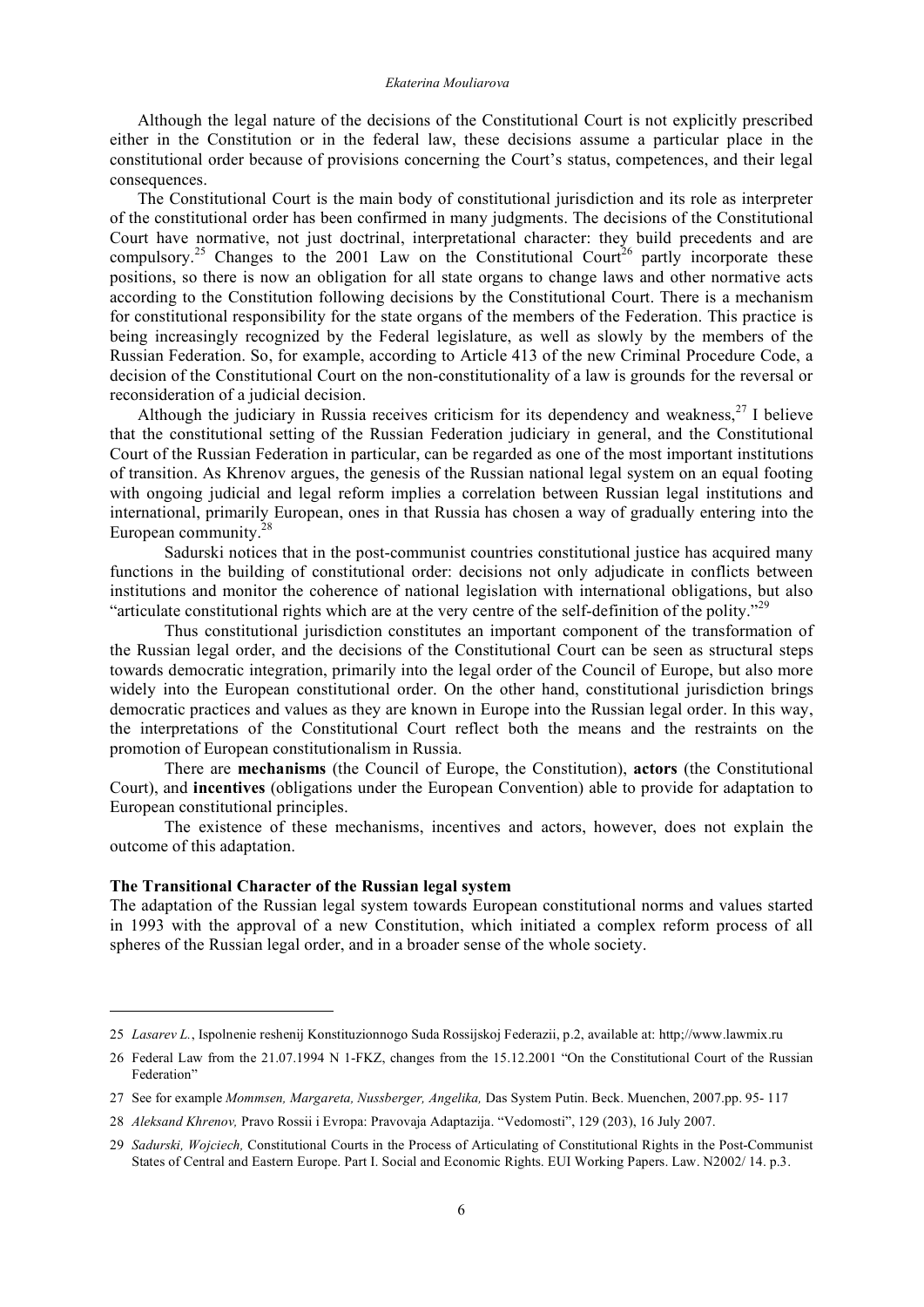Rottluethner and Mahlmann point out that "the process of transformation in Central and Eastern European countries since the end of 1980 is without doubt and in contrast to some historical constructs fundamental: the constitutions, the whole political system, the economic structures, the civil society, and the elites have been the object of radical change."<sup>30</sup>

What does this kind of fundamental reform mean in regard to the intended social changes? What are the mechanisms of transition and how are legal reforms able to initiate deeper structural changes of values and beliefs in society?

At a fundamental level, as Lavinia Stan points out, "in post-communist countries democratisation has turned into an effort to envision a better future and to navigate an uncertain present as much as investigate, revaluate, and redress the mistakes of the ancient regime. The experience of new democracies suggests that the process of assuming the dictatorial past represents the key to building a stable, legitimate democracy. Democratization cannot be successfully effected without an honest revaluation of the past."<sup>31</sup>

The question of *revaluation of the past* and therefore the *attitude towards the past* seems to me to be a key question if successful political, social and legal transformation is to be achieved. In Russia this question can be conceived in terms of a specific paradigm, which influences the transition towards, and the possible reception of, European constitutional ideas. This paradigm consists of the following oppositions which have a strong normative connotation.<sup>32</sup>

## *State-society*

The existence of a bureaucratized state, and on the other hand its low normative leverage and the predominance of informal practices characteristic of a weak civil society, can be explained by a differentiation in values between the main population and the elite. For example, in 1918 Muraviev pointed out the historically determined division between the intelligensia and folk in Russia and consequentially its influence on state activity: Peter the Great was the initiator of the Europeanization of Russia – after him educated groups started acquiring Western ideas; the folk in contrast lived traditionally. But as Muraviev writes "power cannot substitute for the folk educated social groups. Power cannot compensate for an absence of public opinion". If the intelligentsia does not express the people's opinion, the state as a whole stops being receptive towards progressive ideas.<sup>33</sup>

## *East-West*

 $\overline{a}$ 

The East-West opposition has had many facets in the course of Russian history. One of them which relates to the legal sphere is the attitude towards the organization of power and the separation of powers within the state.

A strong constitutional order and guarantees for human rights and fundamental freedoms, the possibility of taking part in the legislative process instead of a reliance on the strong personal power of the head of state (be it either a sovereign or a president) as characteristics of the European legal culture have been difficult to take over in Russia. Thus, for example, Solonevich writes in 1949 that in 1814 Russian tsar Alexander the First fulfilled all liberal goals personally: he was "the League of Nations" himsel $f^{34}$ 

<sup>30</sup> *Rottleuthner, Hubert, Mahlmann, Matthias,* Models of Transition – Old Theories and Recent Developments, in Rethinking the Rule of Law after Communism, *Czarnota, Adam, Krygier, Martin, Sadurski, Wojciech (eds.)*, Central European University Press, Budapest, New York, 2005, p.191.

<sup>31</sup> *Stan, Lanvinia (ed.)*, Transitional Justice in Eastern Europe and the Former Soviet Union. Reckoning with the Communist Past. BASEES, Routledge Series on Russian and East European Studies. 2009, p.1-2.

<sup>32</sup> I am aware that more or different oppositions can be identified, but I am restricting investigation to these most obvious ones due to limitations of space.

<sup>33</sup> *Muraviev, V.*Rev Plemeni. In : "Iz Glubiny. Sbornik Statej o Russkoj Revoluzii". Moscow. Novosti, 1991. p.222-224.

<sup>34</sup> *Solonevich I.L.* Nasha strana XX vek. Moscow. 2001.p.79.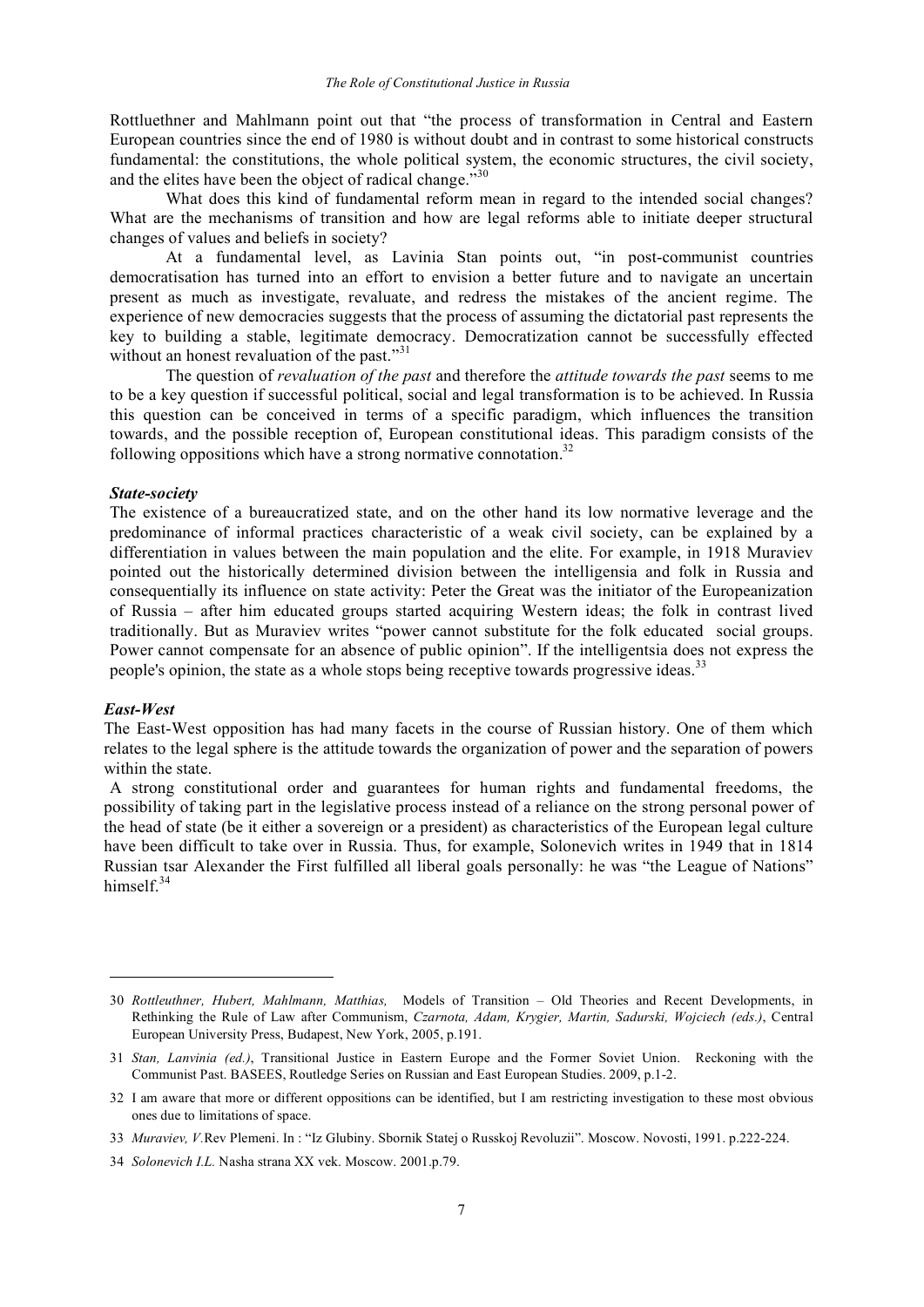That reliance on strong presidential power remains a characteristic of the Russian situation nowadays is backed up by statistical surveys.<sup>35</sup>

# *"Great nation" - the rest of the world*

The idea of Russia as a country with a special mission in world history has engaged many Russian thinkers. <sup>36</sup> The question of Russian national identity has expressed itself in a vision of a multi-national powerful Russian state unifying different national groups. So, for example, in 1921 Ustryalov wrote about the importance of a great Russian state and Russian culture: "Those who consider the territory as a "dead" part of the state are making a mistake. Precisely the territory is the most essential part of a state."<sup>37</sup> Ustryalov compares territory with the body, and notices that "only a physically powerful state can have a powerful culture," so the mission of a state is reflected in its territorial organization. State power in his opinion is the most important "crystallized" expression of the spirit of the folk.<sup>38</sup>

Europeanization by Peter the Great initiated a deep cultural change and reinforced the the Russian elite's fixation on the state, as Mackow writes.<sup>39</sup> Russia's expansion and annexation of non-Russian territories went in line with a Russian "national legitimation" to unify all the Rus- states, so two wishes, namely to have a Russian nation-state and to become an empire were parallel. This polarity has been formative in the shaping of Russian identity.<sup>40</sup>

Nowadays, this opposition influences relations between different folk groups and relations between the centre and members of the Russian Federation.

My assumption is that the above oppositions are strongly influencing the transformation process in Russia and its integration with Europe. They relate to the past and represent social, cultural and legal values and therefore their influence can be found in judicial interpretations.

As for the institutions of transition, Renata Uitz points out the fine difference between two possible constitutional standards with regard to their respective pasts in transitional democracies: the difference in effect between taking the inherited state of affairs as a fact and deriving legal rights or constitutionally protected interests from it is fundamental. "In the former case the past or the remnants of the past gain consideration among other facts and may shape constitutional standards accordingly. In the latter case, however, the institutional structures inherited from the previous regime become part of the normative order of the new constitutional regime under construction."<sup>41</sup> The same can be said about the values underlying the constitutional order: normative values as constitutional fundamentals and normative guidelines not fixed as more concrete legal rules. These values, when interpreted in constitutional practice, can take on different overtones and have different intensity depending on the role that the past and tradition play in the modern reality of the state. A strong presence of tradition and the past in judicial interpretation can effectively divorce the law as it is written from constitutional and social practices.

To what extent are the Soviet past or even pre-Soviet ideas and values present in social and normative practices nowadays? We can investigate this question by analysing the interpretive practices of the Constitutional Court of the Russian Federation. The assumption underlying this investigation, that specific aspects of the history of the Russian state and the normative culture of the past are still playing an important role in legal and social practices, can explain the difficulties in the transition

<sup>35</sup> See www.levada.ru

<sup>36</sup> See for example: *Danilevskij N.J.* Rossija i Evropa. Moscow, Kniga. 1991, *Leontjev K.N.*, Vostok, Rossija i Slavjanstvo. Respublica, 1996.

<sup>37</sup> *Ustryalov.N.V.*Patriotica in: "V poiskah puti: Russkaja intelligenzija i sudjby Rossii". Moscow. 1992. p.257.

<sup>38</sup> *Ustryalov.* Ibid. p.259

<sup>39</sup> *Mackow, Jerzy*, Am Rande Europas? Nation, Zivilgesellschaft, Integration in Belarus, Litauen, Polen, Russland und der Ukraine. Herder. Freiburg- Basel-Wien. 2004. pp.127

<sup>40</sup> *Mackow,* Ibid. p.128

<sup>41</sup> *Uitz, Renata,* Constitutional Courts and the Past in Democratic Transition , in: Rethinking the Rule of Law after Communism, *Czarnota, Adam, Krygier, Martin, Sadurski, Wojciech (eds.)*, Central European University Press, Budapest, New York, 2005, p. 254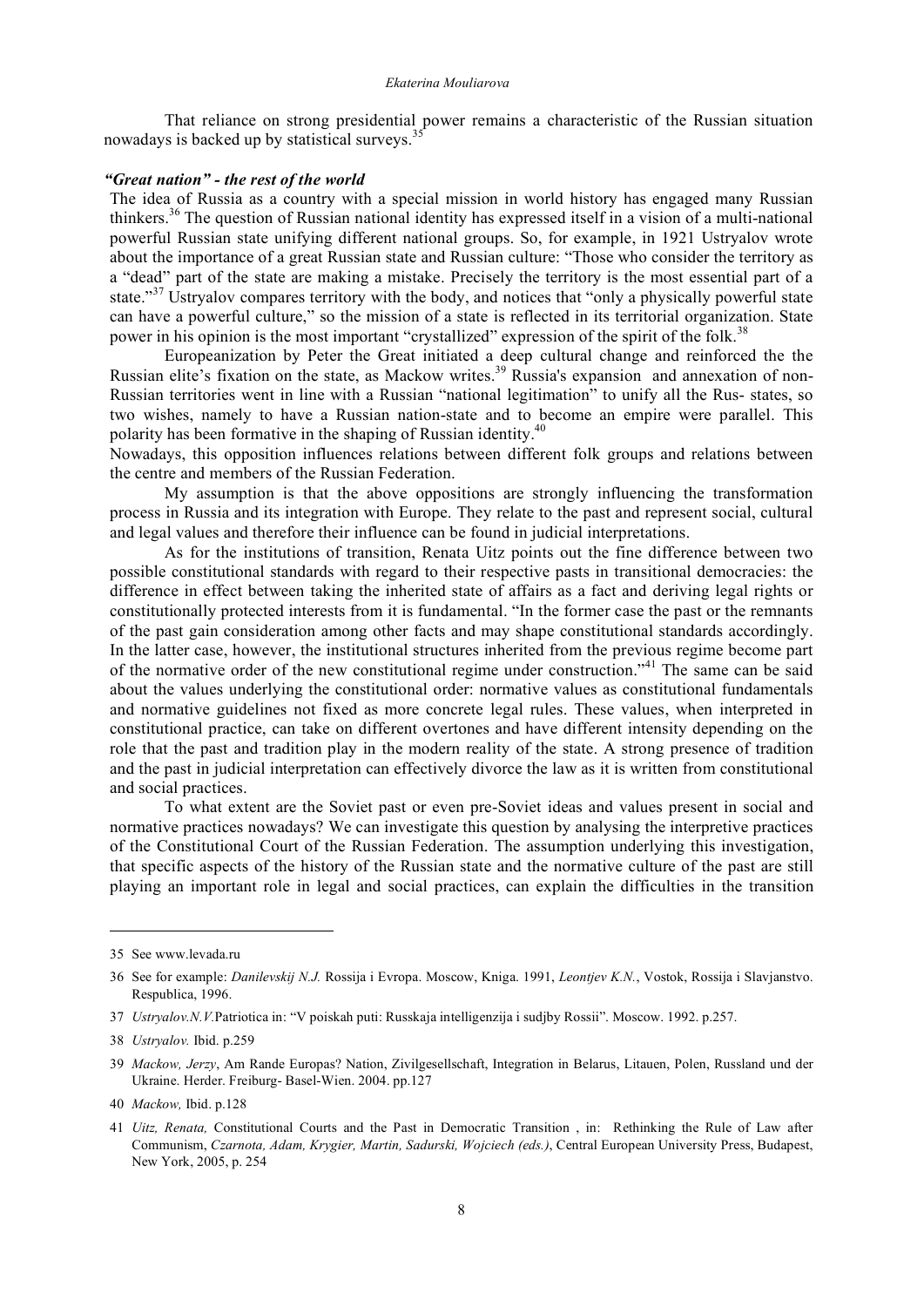towards the rule of law and a "qualitative democracy"<sup>42</sup> in a European sense, to the extent of actually calling into question the appropriateness of the latter for Russia.

In the following part of the paper the transitional character of the Russian legal order is investigated through the analysis of five cases heard before the Constitutional Court and one case heard before the High Arbitration Court. Two criteria were followed for the choice of the cases: cases 1 and 2 address constitutional values explicitly; the other four cases relate to three weak parts in the Russian constitutional design: (a) its federal structure; (b) the separation of powers; (c) the relation between state and civil society. Case 3 is a famous case which deals with amendments to the law concerning the appointment of Heads of Government in the Members of the Russian Federation; this case relates both to the federal structure and the separation of powers. Cases 4, 5 and 6 have to do with different aspects of state- society relations. In this second group of four cases the question of how values are evoked in order to address the weak parts of the Russian constitutional design will be addressed.

#### *The Constitutional Court as a promoter of new democratic principles?*

This section examines, first of all, how *values* in general are interpreted in the judicial practice of the Constitutional Court of the Russian Federation, in other words what "value" means within the Russian constitutional order, and secondly the extent to which *European values* are integrated into the practice of the Constitutional Court. As mentioned above, these two questions will be examined by looking at five examples of cases in the Constitutional Court and one case in the High Arbitration Court which also relates explicitly to values.

**1).** One clear example of interpretation of "values" regards the **decision of the Constitutional Court of 23 January 2007 "On the Constitutionality of article 779, 1 and article 781, 1 of the Civil Code of the Russian Federation"**<sup>43</sup> in which the Constitutional Court interprets the provisions of the Civil Code on the compensatory rendering of services in connection with legal advice in civil cases. The main question put before the Court was whether payment for a legal consultant can be made conditional upon a positive result of the court hearings. The Court ruled that a positive result for a plaintiff of judicial hearings was not included by the Federal legislature among the essential elements of a civil contract. Moreover making an honorarium conditional upon a certain resulting judicial decision is not possible because a judicial decision cannot appear as an object of anyone's civil rights.

The Court ruled that the legal regulation of social relations in the rendering of legal services must be carried out taking into account the *due balance of such constitutionally protected values* as the independence of the judiciary, a guarantee of qualified and accessible legal advice, and freedom of contract in civil cases. The constitutionally protected freedom of contract cannot lead to the denial or restriction of other constitutionally protected principles, for example of human rights and main freedoms. Thus freedom of contract is not absolute and can be restricted on constitutional grounds. The legal regulation of legal services must be carried out with *respect to the due balance of different constitutional values,* such as the right to legal help and freedom of contract.

Judge Kononov, in a dissenting opinion, made reference to Russian practices before the 1917 Revolution and the EU Code of Practice for Lawyers, both of which accept "an honorarium of success" concept.

In the second dissenting opinion, Judge Bondarj noticed that in concrete terms an honorarium of success can be considered acceptable in certain cases if based on a principle of fairness, which in normative terms can be found in concrete in foreign practices, for example in Lithuanian, Portuguese, and Swiss law. The Judge referred to the part of the decision which argues for due balance of different constitutional values and gave a concentrated definition of what "value" is. He pointed out that *the* 

<sup>42</sup> *Sadurski, Wojciech, Morlino, Leonardo,* Improving the Quality of Democracy in Central and Eastern Europe Through the EU: Position Paper. 2007

<sup>43</sup> Postanovlenije Konstituzionnogo Suda RF ot 23.1.2007 N1-P "Po delu o proverke konstituzionnosti polozhenij punkta 1 statij 779 i punkta 1 statiji 781 Grazhadanskogo Kodeksa Rossijskoj Federazii v svyazi s zhalobami obschestva s ogranichennoj otvetvetstvennostju "Agenstvo korporativnoj bezopasnosti" i grazhdanina V.V.Makeeva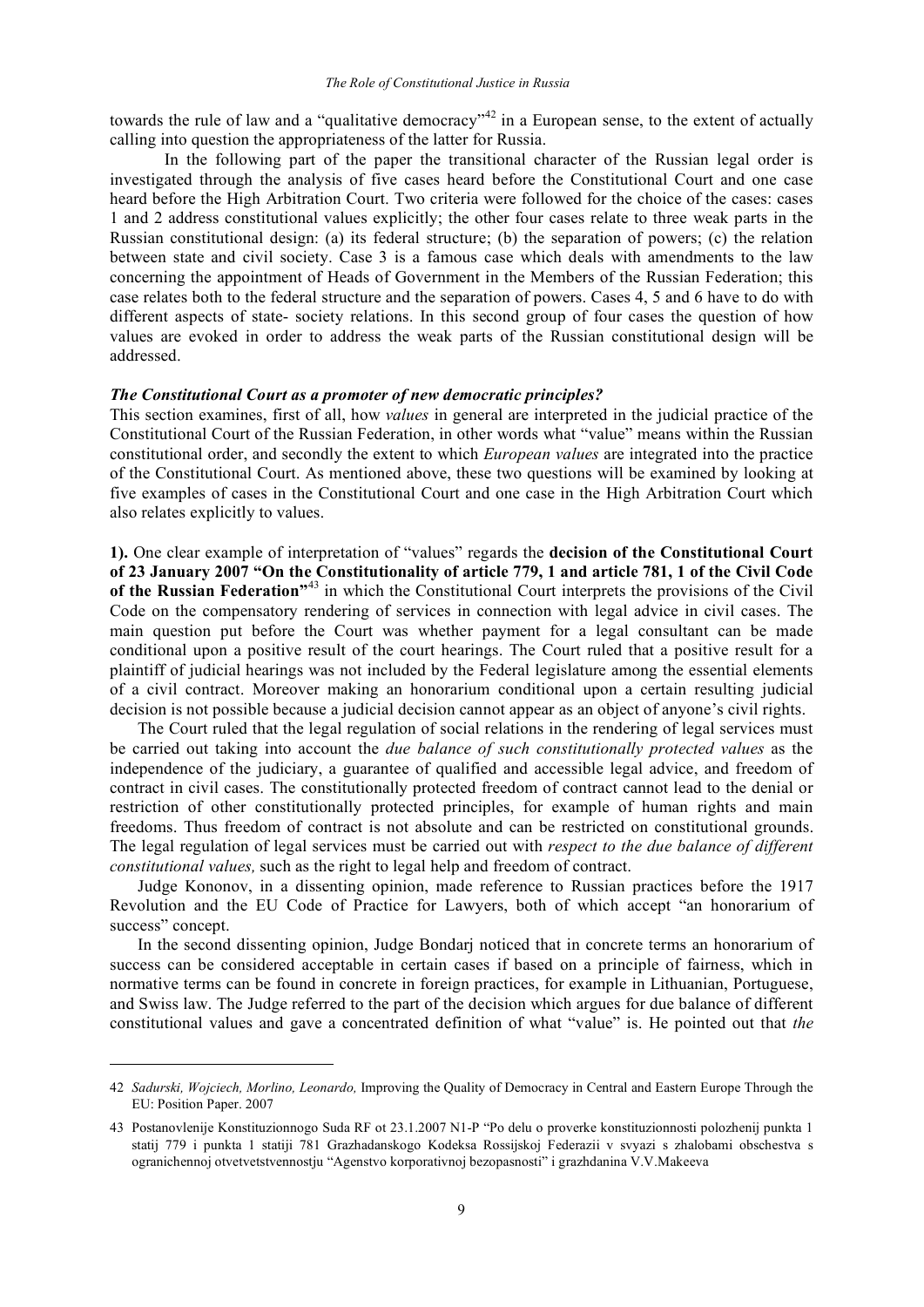#### *Ekaterina Mouliarova*

*balance of constitutional values appears as a conceptual nucleus of the decision*, which is often used in the practice of constitutional justice *as a constitutional principle and methodological tool* in resolving constitutional disputes. The aim of the federal legislator *is to regulate and to balance different social values*, taking into account the historical and social conditions of the state.

The Judge pointed out that *constitutional values are not just constitutional imperatives for legal regulation, but act as concentrated characteristics of the legal nature of a legal relationship.* Since social relationships are different, *the correlation between different constitutional values in every relationship is neither universal nor uniform*, which allows a different approach in every case.

Thus, this decision represents an interesting case because it takes notice of international and pre-Soviet Russian practices and directly reveals the function and role of constitutional values in constitutional design. The Constitutional Court used the concept of constitutional values as a *fundamental method of interpretation.* However, as with most methodological tools, the concept of "values" employed is flexible in nature. These values are seen as *normative principles* and as an essence of the groups of relations which are regulated by the Constitution and other laws. The central *idea* of the constitutional order is to balance different values, if possible without contradiction between them, and to balance public and private interests. The Constitution set up the organizational mechanism for the implementation of constitutional values. The balance between different values should be put into practice by institutions: by the Federal legislator and, if necessary, by the Constitutional Court.

To better understand the extent to which the European tradition is present in this case, I would like to now turn to another case which also directly refers to values, but regards how they were integrated into the Soviet legal order.

**2)** An interesting contrast to the above-mentioned decision by the Constitutional Court can be found in Soviet practices. Soviet legislation or, rather legislation adopted "in the shadow of the collapsed Soviet Union" provides a very interesting comparison to my mind: rather than discussion about what values are and how they are balanced, in such legislation one finds clear definitions and a very strict division of different fields.

To illustrate this, I would like to examine the recent **decision of the Federal Arbitration Court of Volgo-Vyatskij Region** N A43-27881/2005-37-524, which had to decide upon a case related to a law of  $1992^{44}$ . In summary, the case deals with the payment of taxes by a non-governmental organization, the "Society for Russia -Chechnya Friendship," on grants for charitable activity which were received from the National Foundation for the Support of Democracy (USA) and from the Commission of the European Community. Such financial help if provided for charitable activities is not subject to tax. The Russian tax authorities did not consider the activity of the Society as charitable and demanded the payment of tax. The Court decided that the activity of the Society had some extremist characteristics and therefore could not be considered as charitable and cultural activity; therefore the financial resources received by the Society could not be considered a "grant", as regulated in article 251 of the Tax Code. In the lists of grant-providers set up by the Government of the Russian Federation, the EC Commission is listed but the National Foundation for Support for Democracy is not. The resolution of an arbitration court of first instance was confirmed by the appeal court.

In this decision, the Court made reference to the provisions of the Tax Code and of the Law on Culture. According to Chapter 25 of the Tax Code, the term "grant" shall mean "financial resources which are granted on a non-commercial basis for programmes and activities in the field of education, arts, culture, and environmental protection and for concrete scientific projects". "Cultural activity according to article 3 of the Foundations of Law of the Russian Federation on culture N3612 from 09.10.1992 is an activity of preservation, creation, distribution and "cultivation" of *cultural values which are moral and aesthetic ideals, norms and patterns of behaviour, languages, dialects, national traditions and customs, historical toponyms, folklore, handcraft, objects of art and culture, the results*

<sup>44</sup> Reshenie Feeraljnogo Arbitrazhnogo Suda Volgo-Vyatskogo Rajona N A43-27881/2005-37-524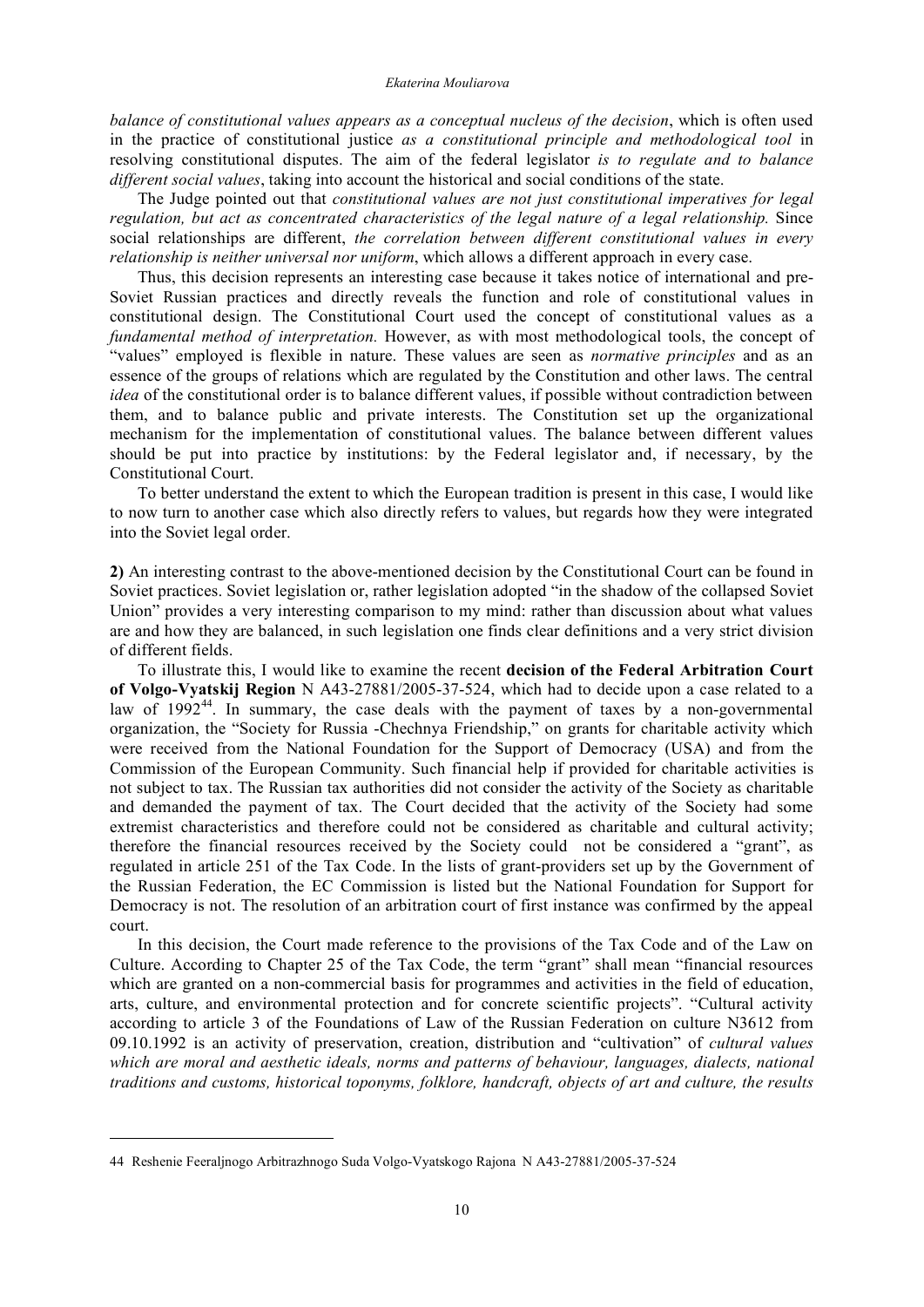## *and methods of scientific research, buildings having historical significance, objects and technologies, regions having unique historical and cultural significance."*

Thus the 1992 Law provides a clear definition of cultural values by listing them.

I argue that the very fact that values are not defined and not fixed by a state power is a sign of a democratic and pluralist society.

The next four decisions give examples of the concrete application of observed interpretational principles. The selected cases relate to problematic areas of the Russian constitutional design and sensitive historical questions, and they are fruitful for the study of how values can be invoked in addressing such questions.

# **3). The decision of the Russian Constitutional Court on 21.12.2005. N13-P on the compatibility of the Law on the general principles of organization of legislative and executive organs in the members of the Russian Federation with the Constitution of the Russian Federation. 45**

This case relates to two important questions in the Russian legal order and Russian legal history: the horizontal and vertical separation of powers. Furthermore it also contains explicit reference to European constitutional principles.

According to the 2004 amendment to the earlier 1999 law regarding the appointment of the heads of government in the Member-States of the Russian Federation, heads of the executive power in the members of the Russian Federation are no longer to be elected but have to be appointed by the legislative organ of a Member on recommendation by the President of the Russian Federation. This case was brought before the Constitutional Court.

In its reasoning, the Court referred to the articles of the Constitution establishing a democratic federal state with the rule of law (Art.1, 1), where the sovereign power of the multi-national people is exercised through free elections and referenda (Art.3, 1, 2, and 3). These principles are reflected in the corresponding organizational mechanisms which grant competences to state organs.

Making reference to possible sources of interpretation of the amendment, the Court noted that neither the Russian Constitution, nor international law explicitly consider free elections as the only possible way for providing competences to the Head of Executive of a Member of the Federation. The Court stated that elections are not among the main principles of international law, so "it is not a necessary element of the constitutional right to elect". Furthermore, the Court referred to the case law of the ECHR and stated that "the European Court for Human Rights recognizes as well the wide limits in regulation of the right to free elections".

In the absence of clear international obligations, the Court gave priority to the due balance of different values according to domestic constitutional principles.

What are the right to free elections and the stability of the federal structure?

As long as the organization of state organs at the level of the Members of the Russian Federation is a shared competence of the Russian Federation and its Members, and the Constitution provides for common rules concerning the organization of executive power throughout the federal system, the right of the President to appoint heads of the executive in the Members of the Federation does not violate federal principles or the principle of the separation of powers. Moreover legislative organs of the Members of the Russian Federation take part in the procedure by appointing the executive, so the due balance of shared competence is observed.

The Court underlined the fact that the federal system in Russia is based upon the sovereignty of the whole people and it is not the sum of the sovereignties of its subjects taken individually, and therefore the competence to form state organs belongs to the Russian Federation as a whole. Taking into account the *necessary balance between constitutional values and national interests at every stage of state development*, the Russian Federation *corrects the mechanism* of unity and the separation of powers between the Federation and its Members.

<sup>45</sup> Postanovlenije Konstituzionnogo Suda RF N -13P ot 21.12.2005 Po delu o proverke konstituzionnosti otdeljnyh polozhenij Feedraljnogo Zakona Ob obschih prinzipah organisazii zakonodateljnyh (predstaviteljnyh) i ispolniteljnyh organov gosudarstvennoj vlasti subjektov Rossijskoj Feerazii v svyazi s zhalobami ryada grazhdan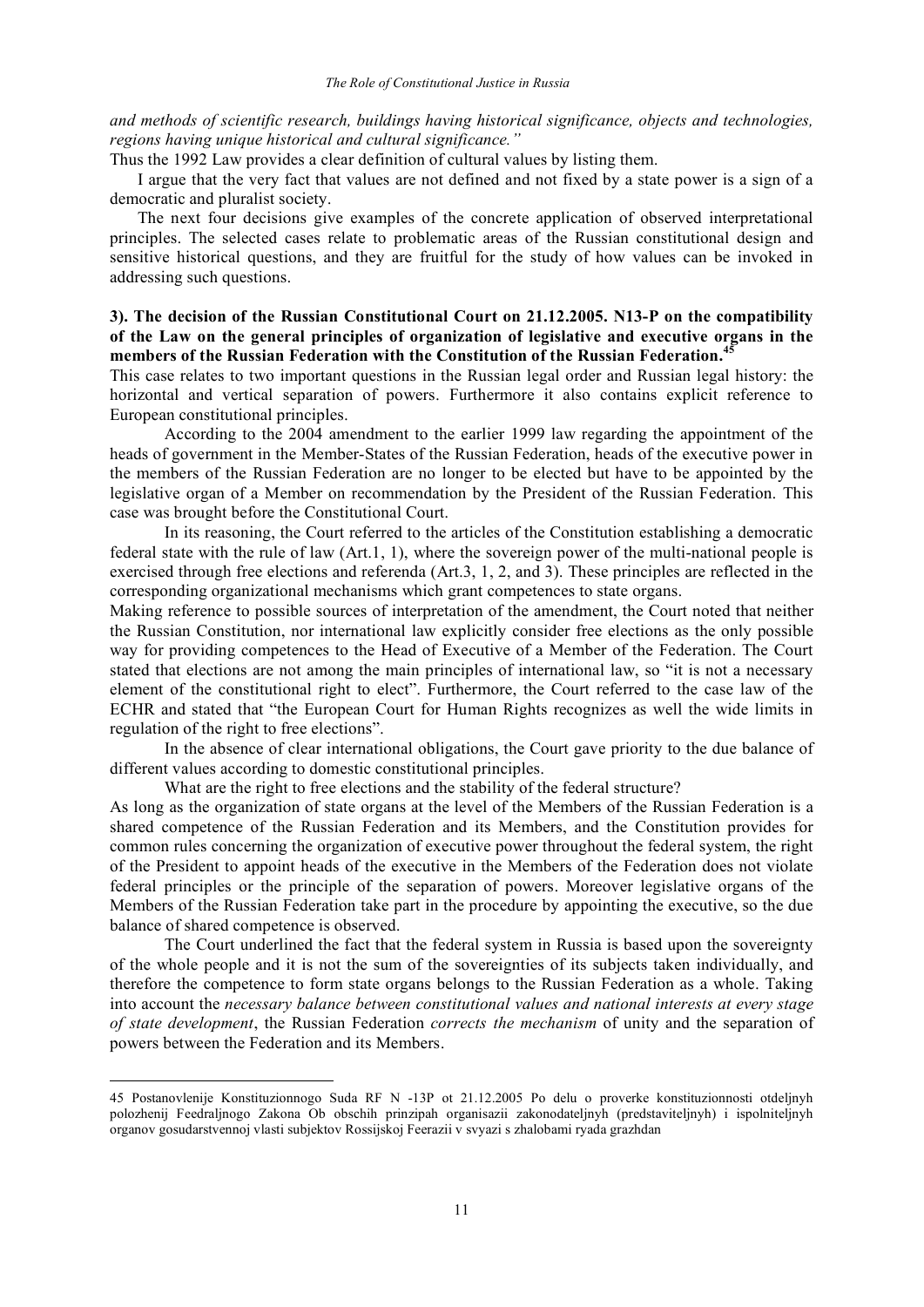In this judgment concerning a crucial problem related to the Russian constitutional design, namely the vertical and horizontal separation of powers, the Constitutional Court interpreted a *constitutional value as not absolute, but a correlating element of a constitutional structure*: in the absence of clear international obligations and norms and in the absence of clear directives from the European Court for Human Rights, values assume a dynamic and historical character and are closely related to state interests.

Federalism represents a complex, changing phenomenon in legal history with many possible variations and models. The peculiarity of the Russian model can be explained by the fact that the Federation is based on the constitution and not primarily on a constitutional treaty, and by the fact that although it is called "the Russian Federation" the Russians do not have their own state within the Federation and the Federation is based on the common sovereignty of all Members. This model helps to explain the strongly vertical nature of state power. These peculiarities explain the restrictions on Russian adaptation towards European principles.

Mishin<sup>46</sup> refers to the complexity and differentiation of federal forms which cannot be reduced to one single pattern. Theen argues that federalism in general can never be seen as "a fait accompli"<sup>47</sup> and should be understood "as an ongoing, complex and dynamic system of relations, involving the interplay between the institutions and processes seeking to achieve a precarious but workable balance between the preservation of state unity and integrity, the division of power between centre and periphery; the protection of distinctive regional characteristics, values and interests; and the regulation and solution of conflicts". Speaking about state integration and asymmetric federalism in Russia in particular, he notes that an obvious problem of the semi-presidential system adopted by the 1993 Russian Constitution is that "in the absence of stable majorities in the parliament, a strong president can effect urgent decisions only through the use of unlimited power". The 1993 Constitution, he argues, effectively institutionalizes what might be called a "bipolar executive in a permanent state of emergency."<sup>48</sup> As Theen claims, in such a political system, the president's power is enhanced if there is no will to cooperate and compromise among the parliamentary fractions; and if there is no agreement between the president and the government or the parliament, the president's will prevails over the parliament or government. In such a system, personal access to the president becomes the most important factor in the political process and the importance of interest groups and bureaucracy cannot be overestimated.

The following three judgments of the Russian Constitutional Court relate to different aspects of state-society relations and illustrate how national values and European constitutional principles can be evoked when cross-referencing in the process of judicial interpretation.

**4)** In Judgment 15.12.2004 on religious political parties, <sup>49</sup> the Constitutional Court referred primarily to the democratic nature of the right to association as a basic value of a society and state founded on the rule of law, corresponding to the International Pact on Political and Civil rights, and to the European Convention on Human Rights. The freedom to build political parties as an instrument of the consolidation of political interests, as the Court later said, promotes the expression of the political will of the people and is therefore guaranteed by the state.

The Court referred to the pluralistic competition of political parties as a necessary condition for guaranteeing a democratic environment which enables the sovereign Russian people to choose the right direction in social and state development.

<sup>46</sup> *Mischin A.A*. Konstituzionnoje (gosudarstvennoje)pravo zarubeshnyh stran . Moscow. 1999. S.85.

<sup>47</sup> *Rolf H.W.Theen,* Quo Vadis, Russia? The Problem of National Identity and State-Building in: State-Building in Russia. The Yeltsin Legacy and the Challenge of the Future. M.E.Sharpe. Armonk, New York, London, Angland, 1999. p. 73

<sup>48</sup> *Theen,* Ibid. p.70

<sup>49</sup> Postanovlenie Konstituzionnogo Suda RF ot 15.12.2004 N.18-P Podelu o konstituzionnosti punkta 3 statji 9 Feedraljnogo zakona "O politicheskih partijah" v svyazi s zaprosom Koptevskogo rajonnogo suda goroda Moskvy, zhalobami obscherossijskoj politicheskoj organizazii "Pravoslavnaja partija Rossii" i grazhadan I.V.Artemjeva i D.A.Savina gorod Moskva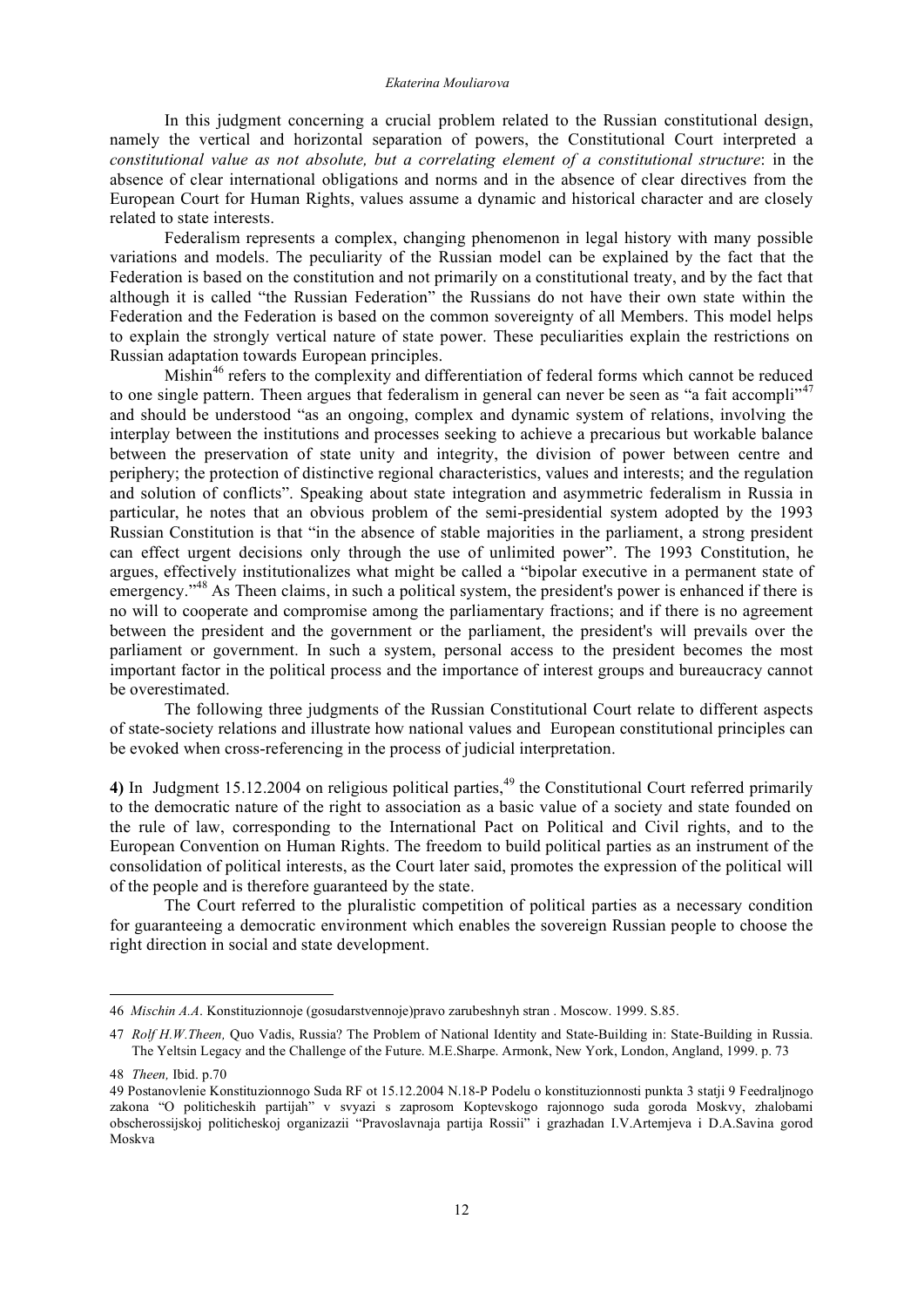The second part of the judgment interprets the appropriateness of religious political parties for Russia.

First of all, the Court referred to the Russian constitutional design. According to the Constitution, Russia is a secular state where on the one hand a religious union cannot substitute a political party, "because it is above parties and above politics", and where on the other hand a party, given its political nature, cannot be a religious organization, as it is "above and out of any confession." As the Court stated, a political party is not created for the expression of religious interests.

Secondly, the Court provided an interpretation of the peculiarities of Russian religious and political history, which make separation between political and religious spheres highly significant, and which directly refer to social values. It observed that "the foundations of the constitutional order related to pluralist democracy, the secular state and multi-party political functioning cannot be interpreted without consideration of the historical development of Russia, outside of the context of its national and confessional structure, outside of the particular interaction between the State, political power, ethnic groups and religious confessions."

The history of the Russian state is reflected in its present constitutional design. The Court referred to the Constitution of the Russian Federation, which assigns the role of bearer of sovereignty and the only source of power to the multi-national people of Russia. Following on from this premise, the Court distanced itself from European society with its developed pluralist tradition and history of ethnic and religious tolerance by saying that such a developed society allows some countries to organize political parties founded on Christian democratic ideology, "because the title "Christian" in this particular case goes far beyond confessions and means *belonging to the European system of values and culture".*

The Court approached the peculiarities of the national religious and political history of Russia by saying that in a multi-national and multi-confessional Russia – due to the peculiarities of the function of the main religions (Orthodoxy as the main Christian religion on the one hand and Islam on the other) and to the way in which these religions influence both social life and political ideology – notions such as "Christian", "Orthodox", "Muslim", "Russian", "Tatar" etc. are historically very closely associated in the public consciousness with national and ethnic factors and with concrete confessions and nations, rather than with any *system of values which is common to the Russian people all together".*

According to the Court, differences of this sort between developed European countries and those in a state of transition makes it impossible to apply "the principle of a secular state in the understanding which has been built up in the countries with developed traditions of religious tolerance and pluralism automatically to the Russian Federation".

This historical argument is supported by a political one: since Russia finds itself in a state of transition, "political parties and religious associations have not yet gained a stable experience of democracy". The Court argued that "in this situation political parties built on national or religious grounds would inevitably protect the rights of corresponding religious or national groups". The Court refers to the transitional character of Russian society and the non-stabilized political process by saying that competition amongst religious political parties could lead "instead of consolidation, towards the stratification of society and the domination of these or other ethnical or religious values instead of *common national values*, which would be in contradiction with the Constitution of the Russian Federation".

The state of transition reveals itself in the fact that building political parties based on religious grounds would also lead to a "politicization of religion, fundamentalism, and ultimately would lead to the rejection of *religion as a certain form of social identity* and therefore undermining its function as a factor serving social consolidation". Thus, according to the argument of the Court, the constitutional principle of a secular democratic state, as built up within the concrete historical reality of the Russian Federation as a multi-national and multi-confessional state, does not allow political parties founded on national or religious grounds: "In a situation of continuing tension in ethnic and confessional relations and also the growing political claims of religious fundamentalism, it could lead to differentiation within the nation as well as to social separation and stratification in society".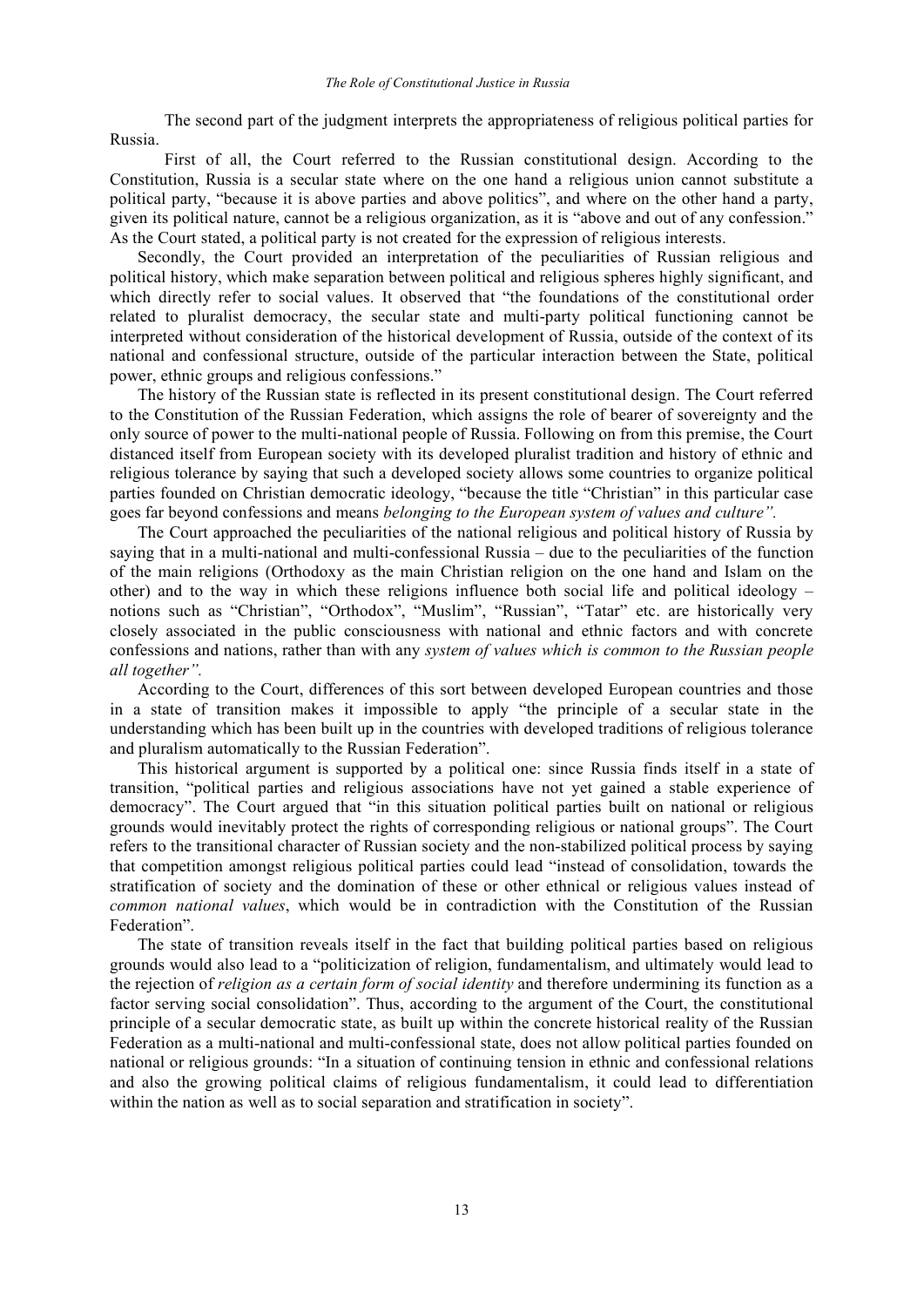This decision provides a clear interpretation of the differences between the Russian legal order in transition and the European constitutional order with its established practices and common values: Russia's political and religious history does not allow it to absorb European constitutional values without considering how they will be accepted on the national ground, so the national past sets restrictions on globalization and on the Europeanization of the legal order.

Some further decisions of the Constitutional Court not only refer to European values as motivations for decisions, but explain what these values are. These interpretations give an idea of the *role the values play in the constitutional structure.* In these decisions the Constitutional Court views values as a kind of dynamic mechanism for developing and transforming the legal order. The difficulty of this situation is that values seen as a force or method for transforming the legal system do not have their own content and do not answer the question of what is "freedom, tolerance, security and prosperity". Their role, instead, is *to lead towards* what is considered freedom, tolerance, security and prosperity.

The following two decisions deal with state–society relations: one representing a new area of business activity which emerged after the fall of communism, the second focusing on pensions - a traditional area of social security, which had been at the core of socialist policy.

**5). The decision of the Constitutional Court 18.07.2008<sup>50</sup> on the constitutionality of certain provisions of the federal law regarding the protection of enterprises by the state control agency** deals with the regulation of the private sector and its independence. This is one of the new regulatory areas in Russia which emerged after perestroika, and therefore represents, in my opinion, an interesting case study of the role European models are playing in developing the Russian legal order and in regulating state-society relations.

The content of the case is the following: state organs charged a fee for the examination of nonstandardized fuel. The owner of the fuel station was ordered to pay an administrative fine and, in addition, to pay the costs of examination. The entrepreneur contested having to pay double.

The Court ruled as follows: Russia being a democratic state with the rule of law guarantees as one of the foundations of its constitutional order the free movement of goods, services, and financial goods, and supports free competition and the freedom of economic activity. This means that in the Russian Federation the most favourable conditions for economic activity and the stimulation of free, self-organized business activity and the protection of the interests and rights of enterprises should be provided. This corresponds to the constitutional goal of optimal state intervention in the regulation of business activity. Any state intervention as an expression of the constitutional principle of fairness demands balancing, and the equal protection of all the participants in market activity.

According to the Court, the imperative state functions, such as controlling and monitoring, must have financial guarantees in the state budget. examination, which represents a kind of public service in this context, is related to compensatory payment. Such costs are close to procedural costs, which excludes their being interpreted as civil compensation.

As the Court stated, the control functions of a state derive from its regulating influence over social relations. Controlling and monitoring provide for *values having constitutional significance.* Therefore, in a state with the rule of law, the Federal legislature balances the general principles of the legal system with those of concrete branches of the law. In doing so he is entitled to take into account social, economic and other factors, which define the limits of his competences and discretion.

This decision has no direct reference to European principles and does not refer to a European understanding of the "rule of law" and the "free market". It adds, however, to our understanding of values in connection to state powers, and the state's obligations according to the interpretation of the Russian Constitutional Court: since constitutional values are to be guaranteed by the state, a state is entitled with competencies to protect the values having constitutional significance. This builds up, on the one hand a legitimate constitutional order which aims to protect values entrusted by the people of

<sup>50</sup> Postavovlenije Konstituzionnogo Suda RF ot 18.07.2008 N 10P Po delu o konstituzionnosti polozhenij absaza chetyrnadzatogo staiji 3 i punkta 3 staiji 10 Feedraljnogo zakona "O zaschite prav juridicheskih liz i individualjnyh predprinimatelej pri provedenii gosudarstvennogo kontrolya (nadzora) v svyazi s zhaloboj grazhdanina V.V.Michajlova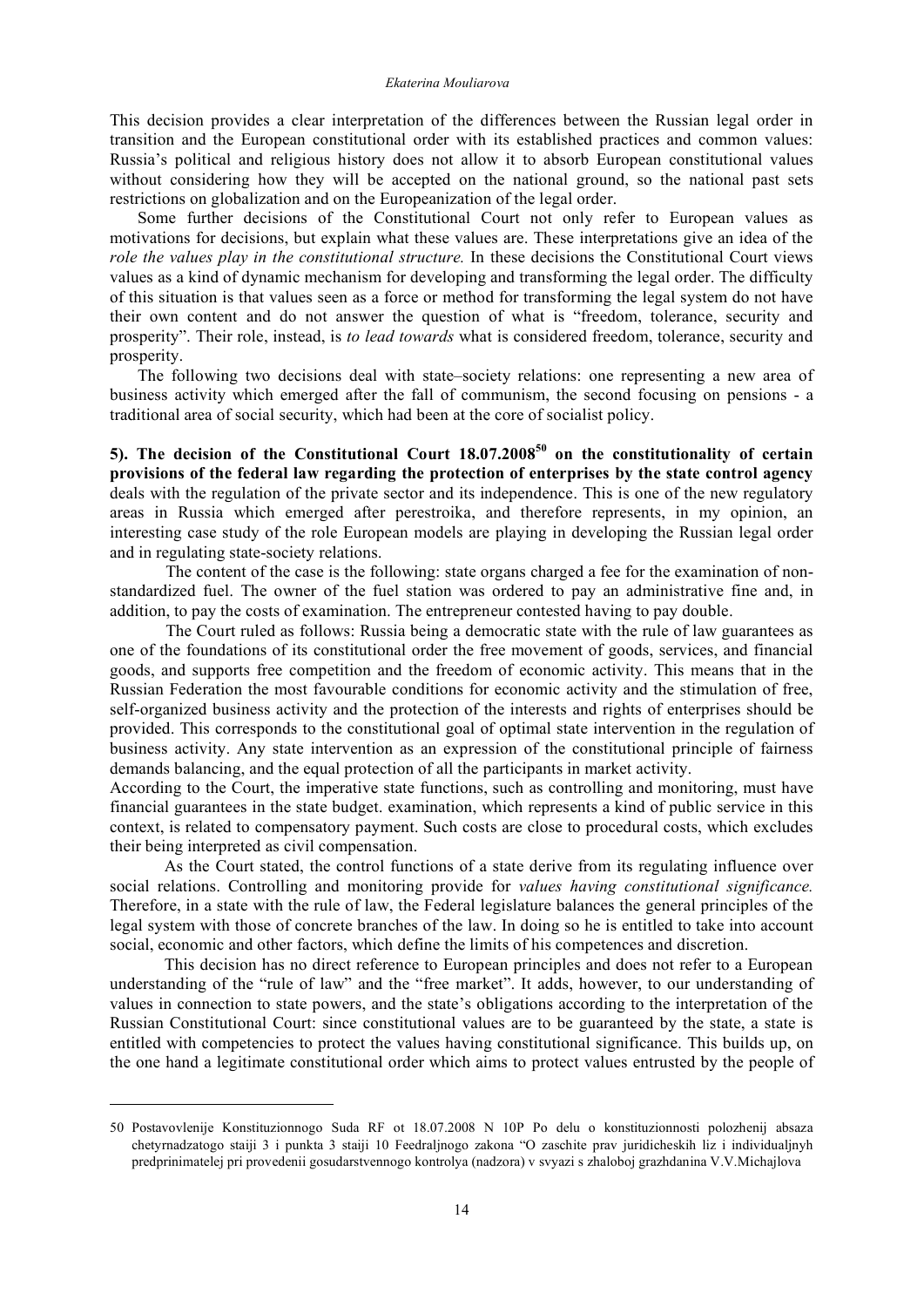the country to their government, and is at root a democratic idea. On the other hand, since a "value" cannot be fixed, such a link opens up the possibility of diverse interpretations or even manipulations.

The Court applied the principle of proportionality, saying that the intervention of state organs in the free activity of market participants is restricted by the need and obligation to balance the interests of all participants and is an expression of the value of fairness and equality. Nevertheless, the limits of discretion are not identified very clearly.

# **6). Decision of the Constitutional Court 10.07.2007 on pensions in the Russian Federation. 51**

This decision, contrary to the previous one, deals with a question which relates to core elements of the Soviet legal system and the Soviet paternalistic understanding of state-society relations. How far has the transition gone as regards the issue of social justice and how far has the field of social rights been transformed under the pressure of the liberalized market economy?

In this decision the Court ruled on the question of the incorrect fulfilment of an employer's duties to make insurance payments.

The Court referred to the Constitution of the Russian Federation, calling Russia a social state in which policies should provide conditions which guarantee the free development of a person, provide for the freedom of labour, and also include the right to social insurance and a pension. As the Court pointed out, "the right to a pension has a special significance and *social value in a state with the rule of law"*. The obligations of the state to respect and to protect the rights and freedoms of a person and citizen as *a highest value* presume a legal order which is able to guarantee everyone such protection.

The effectiveness criterion of social insurance includes procedural possibilities for obtaining a pension in full and in time. The Court stated that in the case that the employer has not fulfilled his duty of social insurance payments, the state has to guarantee the social security system and take subsidiary responsibility. The Court pointed out that social security payments by an employer are a necessary condition for a stable and autonomous system of labour pensions, built upon universal principles of fairness and equality.

The Court concluded that the current legal mechanism did not provide for enough guarantees for the protection of the rights and freedoms of employees, and invited legislative intervention.

In this judgment, "value" is interpreted as a contextual category which is connected to obligations on the part of the state, and guaranteed by the Constitution and the whole legal order. "Value" in this sense establishes criteria for action on the part of the state.

Here we can objectively observe, on the one hand a high level of continuity with the Soviet tradition in the field of social rights and social security, and on the other hand that the decision goes along with interpretations of the European constitutional order, in which social rights represent normative values and are guaranteed by the state.

As Kashkin points out, the European understanding of global human values often "successfully borrows values from the former Soviet Union."<sup>52</sup>

## *The Role of values in the case-law examined: discussion and reflections*

l

Looking at the cited case law in the light of Europeanization, we observe that there is a high degree of integration or convergence between European principles and those used in the interpretations of the Constitutional Court. There is, in other words, a visible *intellectual influence and sharing of normative ideas, and even of certain normative rules, between the systems.*

<sup>51</sup> Postavovlenije Konstituzionnogo Suda RF ot 10.07.2007 N (P "Po delu o proverke konstituzionnosti punkta 1 statji 10 i punkta 2 statii 13 Federaljnogo Zakona "O trudovyh pensijah v Rossijskoj Feerazii" i absaza tretjego punkta 7 Pravil ucheta strahovyh vznosov, vkluchaemah v raschetnyj pensioonyh kapital, v svyazi s zaprosami Verchovnogo Suda Rossijskoj Federazii i Uchalinskogo rajonnogo Suda Respubliki Bashkortostan i zhalobami grazhdan A.V. Dokukina, A.S.Muratova i T.V. Shestakovoj

<sup>52</sup> *Kashkin S.J.*, Ideologija i zennosti prava Evropejskogo Sojuza v svete Lissabonskogo dogovora. Avaliable at: http://www.rpi.msal.ru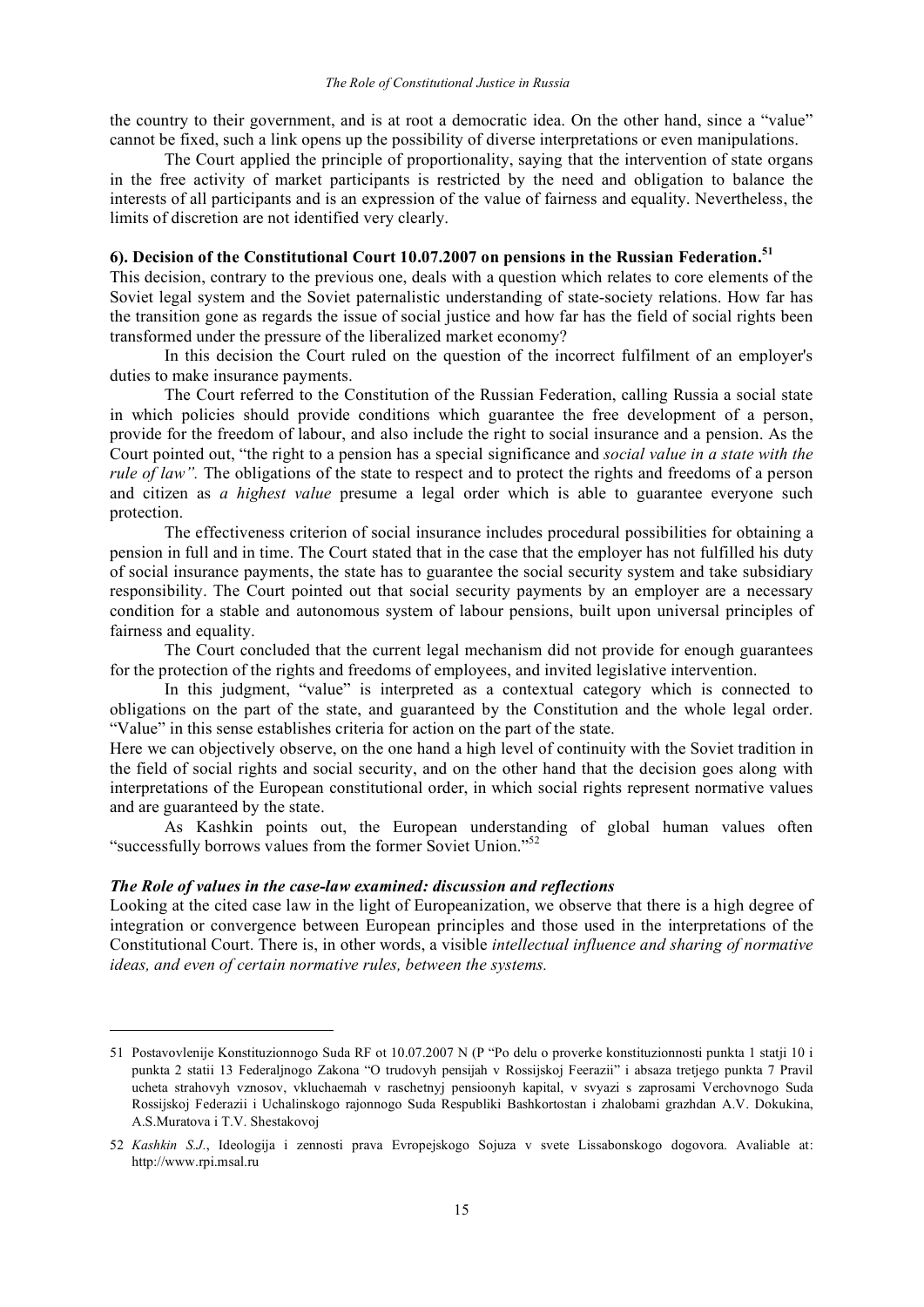#### *Ekaterina Mouliarova*

There are also peculiarities about *the way values are structured into the constitutional order in Russia.* In most of the cases, the Constitutional Court appeals to their "*dynamic character"* and *"historical conditions".* Furthermore, it often makes specific reference to the "*transitional character of the Russian legal order".*

Value is thus seen as an international (European) standard: that something is "valued" is taken from international documents like the Convention on Human Rights, but the level of standard is anchored in Russia's own constitutional practice. Value has a systematic position: it is seen in relation to other values in the constitutional order, which should all be balanced.

The fact that the level of standards of protection often does not correspond to European practice and international requirements puts the real transferability of such standards into question. Thus, for example, Nussberger<sup>53</sup> discussing the question of the *transferability of standards* examines the application of the concept of the rule of law in Russia, noting that the reception of universal liberal rights and freedoms shows more continuity with Russian or Soviet models than with the Western model. The Western tradition of the rule of law would try to balance the collision of different rights, but it implies an *interpretation which is not connected to values.* Another interpretation relates to the socialist conception of rights, where the main rights and freedoms had to correspond to the interests of the people. Anyone outside the proclaimed ideology was not protected. Thus, despite the fact that the Russian Constitution mainly imports Western standards and ideas of the rule of law and the protection of human rights, it interprets them *though a certain prism: value-related concepts* of "bad" and "right" predetermine the resolution of constitutional conflicts.<sup>54</sup>

Further on, Nussberger argues that, when deciding upon the balance between different *constitutional values,* the Constitutional Court does not examine *the question of proportionality. 55*

In my opinion, Nussberger points to an important feature of the European understanding of values, namely their *continuity and uniformity.* As we have seen from the judgements examined in this paper, the Constitutional Court, on the contrary, often underlines the *historical character of the constitutional order and its dynamism.* As also suggested by Nussberger, the success of globalisation and legal transfer appears to be strongly restricted by certain cultural conditions and traditions, which in turn creates a problem for the countries on the receiving end of universal values: in order to be integrated into international society countries may profess certain principles without fully considering them acceptable within their internal legal order.

#### *Conclusions*

The success of legal transplants and the transferability of constitutional values to the post-communist countries is often limited by specific aspects of national culture and history. Therefore, in my opinion, a multi-disciplinary perspective could offer some further insights which may be useful to the purely legal approach.

The difficulties of reception of European constitutional values can be explained by considering *the role of cultural tradition in the transformation process*.

In their article "The Russian Elite's view of the West in the Context of Systematic Transformation" arguing in favour of a comprehensive sociological approach, Ryvkina and Kosalis emphasize that positions *pro* or *contra* Europeanization have always been used for political purposes in the course of Russian history: "The Russian elite's relationship with the West is a problem that has already been ongoing for several centuries and has taken on different specific characteristics in the various phases of history, depending on the domestic and international political situation at the time. But for all the changes it has undergone in the course of history, *one thing remained the same*: the question as to the correct relationship with the West has been always linked with the struggle between

<sup>53</sup> *Nussberger, Angelika* , "Der "Russischer Weg" - Widerstand gegen die Globalisierung des Rechts?" in: OstEuropa Recht, Heft 6, 6 December 2007, S.371-386

<sup>54</sup> *Nussberger*, Ibid. p.380

<sup>55</sup> *Nussberger*, Ibid. p.381-382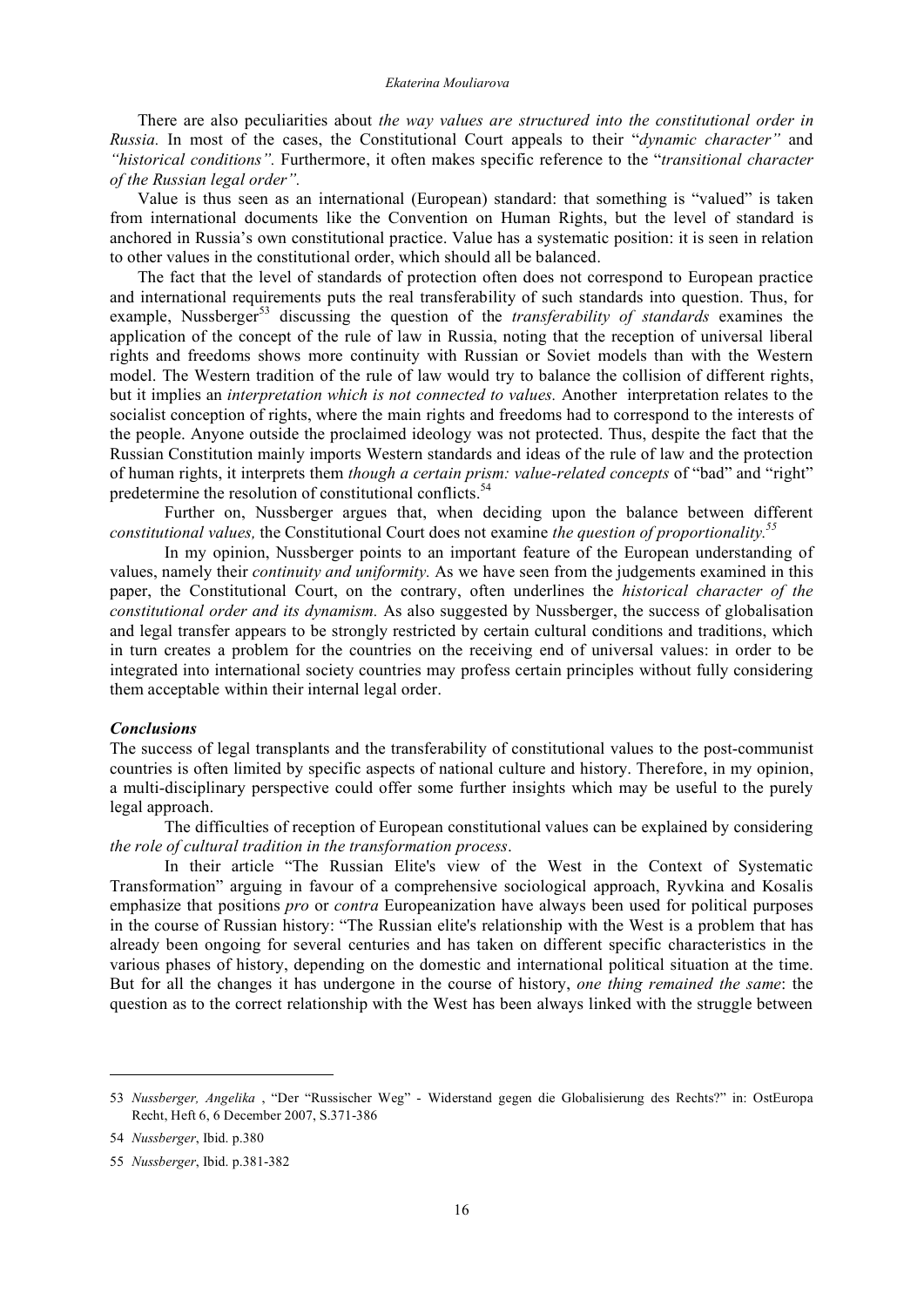the various political parties and groups of the day." <sup>56</sup> As Ryvkina and Kosalis point out, the political struggle has always come back to the same set of problems – whether to "to learn from the West and to accept its assistance or to go Russia's own special way. The actual root of this problem is the elite's traditional conviction that the historical peculiarities that distinguish Russia from all other nations call for a particular course of development." $\mathcal{S}$ 

This research offers important insights into the transfer of values from the sociological perspective: western values have been *instrumentalized* by political forces in order to achieve political goals. I would add: in this way losing their credibility as values for civil society. The Russian historian Achizer points out a deeper level of this process, observing how in Russia the liberal tradition has been "removed from its context, lost its core, its moral content becoming a device for resolving practical issues".<sup>58</sup> Being instrumentalized by political forces and not integrated into the moral practices of society, liberal Western values are taken out of the process of social communication. As Galtseva and Rodnyanskaja put it: "Instead of a real variety of social opinions and projects, ideally provided by civil pluralism, the pluralist ideology offers an imaginary, an empty variety, because the opinion which has no chance to prove its correctness in front of the highest court of truth, *is* literally *insignificant*, it has no commonly meaningful grain of value and sense."<sup>59</sup>

Furthermore, this leads to the inverse situation of an extreme idealistic approach: *in philosophical terms*, Russia, having a different cultural pattern and a different past without an experience of practical ethics will understand "a value" as something absolutely ideal, not related to any practical this-life benefits. The European discourse on values emphasizes the material, practical benefits of its common legal order in terms of security, prosperity and stability, all which are concrete social values. For Russia, in the absence of such an experience of security and stability, the language of values can only remain another political manipulation. "The thought in Russia," writes the modern Russian philosopher Bibihin,<sup>60</sup> "has absorbed the built-in metaphysics of the folk, which before every knowledge knows that the earth is not for human self-securing. This knowledge in particular has made our attitude to Europe earnest. We challenge the West with the idea of how it can always turn around as a purely human business of arrangement on the Earth. That is why it is not a matter of modernization or getting closer to the West or America. We are more ready to see the truth at the end of the world than in arranging our relation to it."

Discourse on constitutional values and their transferability has, in my opinion, a final and even more interesting dimension: it opens up a new perspective in legal science and in the legal field itself with its changing priorities and new emphases on universal constitutional principles, democratic requirements and the growing protection of the dignity of man. It makes a further step for law along the road from being a positivist science focusing on rules to a science studying human behaviour.

*Ekaterina Mouliarova Max Weber Fellow, 2008-2009*

<sup>56</sup> *Ryvkina, Rozalina, Kosalis*, *Leonid ,* "Ansichten der Elite Russlands ueber den Westen im Kontext der Systemtransformation". Bericht des BIOst Nr.4/1999. p.35

<sup>57</sup> *Ryvkina, Rozalina , Kosalis*,*Leonid,* Ibid.p.35

<sup>58</sup> *Achizer*, *Alexandr,* "Rossija: kritika istoricheskogo opyta". Moscow, 1991. Vol. 1, p.13

<sup>59</sup> Dlya sluzhebnogo poljzovanija. Ekz.N 000069. Formirovanie ideologii i sozialjnaja praktika. Sbornik obzorov. Moskva. INION AN SSSR P.144 quoted in Bibihin V.V. Drugoje nachalo, p.206-207

<sup>60</sup> *Bibihin, Vladimir,* Nashe mesto v mire in «Drugoje nachalo». Nauka, Sanct-Peterburg, 2003. с.267-268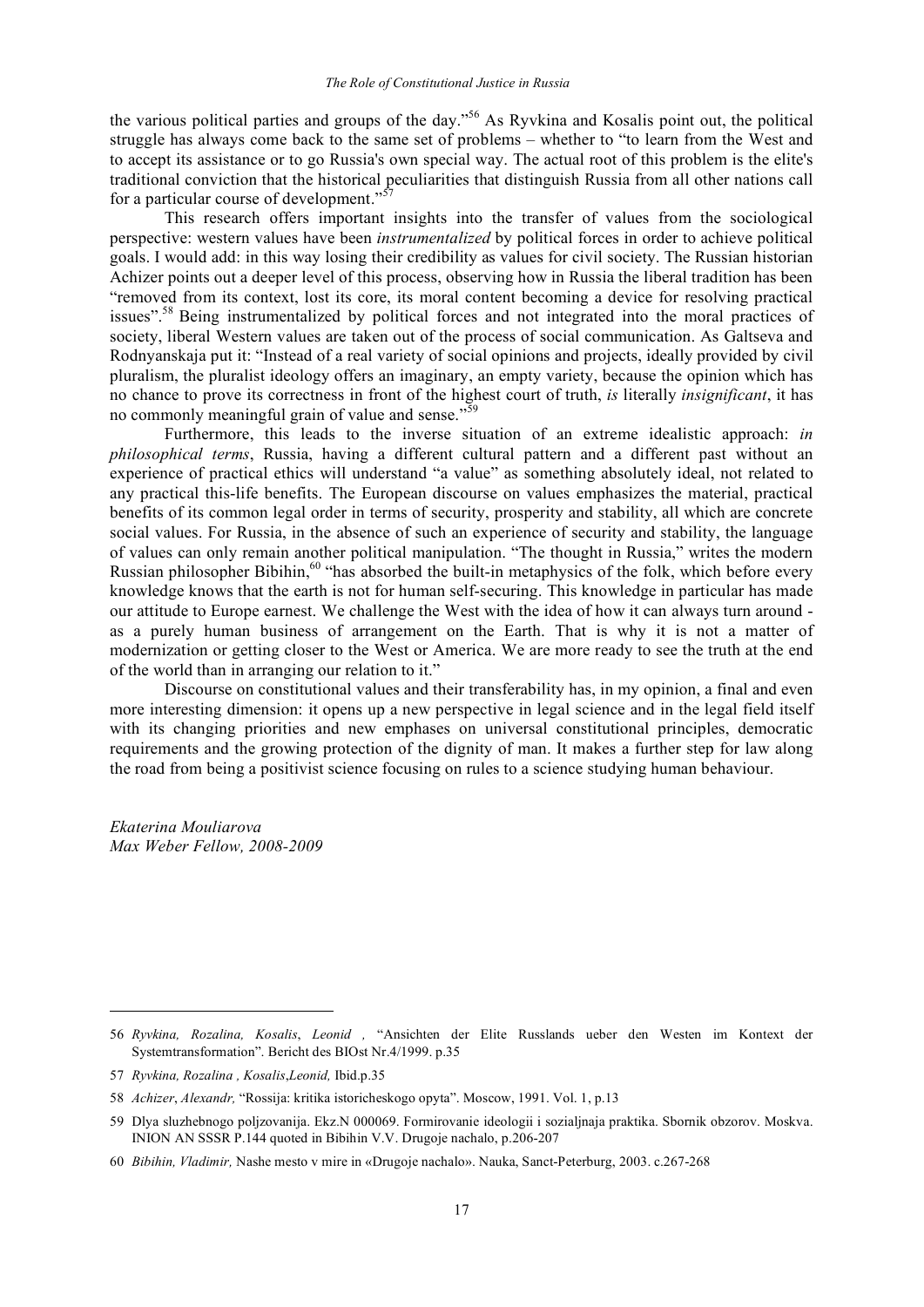# **Bibliography:**

*Ahdieh, Robert B.,* Russia's constitutional revolution: legal consciousness and the transition to democracy, 1985- 1996. University Park, Pa.: Pennsylvania University Press, 1997

*Bibihin, Vladimir,* Nashe mesto v mire in «Drugoje nachalo». Nauka, Sanct-Peterburg, 2003.

*Chazrnota, Adam, Krygier, Martin, Sadurski, Wojciech (eds.),* Rethinking the rule of law after communism. Budapest, Central University Press. 2005

*Entin M.L* Mezhdunarodnyje garantii prav cheloveka: opyt Soveta Evropy. Moscow. 1997.

*Feldbrugge, Ferdinand, Joseph Maria, Ferdinand (Ed.),* Law in Transition. The Hague; London: M. Nijhoff, 2002

*Fogelclou, Anders,* Constitutional order in Russia at the threshold of the new century: prospects and threats**.** Uppsala: Uppsala Universitet, 2000.

*Holmes, Stephen,* Conceptions of Democracy in the Draft Constitutions of Post- Communist Countries, in: "Markets, States and Democracy: The Political Economy of Post-Communist Transformation", *Crawford, Beverly (Ed).* Boulder, Colo.: Westview Press, 1995

*Kashkin S.J.*, Ideologija i zennosti prava Evropejskogo Sojuza v svete Lissabonskogo dogovora. Avaliable at: http://www.rpi.msal.ru

*Knabe, Bernd*, Systemtransformation und gesellschaftlicher Wandel in Russland. Berichte des Bundesinstituts für ostwissenschaftliche und internationale Studien. 57-1994.

Kommentarij k Konstituzii Rossijskoj Federazii. Moscow, BEK, 1994.

*Lasarev L.*, Ispolnenie reshenij Konstituzionnogo Suda Rossijskoj Federazii. available at: http;//www.lawmix.ru

*Mackow, Jerzy*, Am Rande Europas? Nation, Zivilgesellschaft, Integration in Belarus, Litauen, Polen, Russland und der Ukraine. Herder. Freiburg- Basel-Wien. 2004.

*Mischin A.A*. Konstituzionnoje (gosudarstvennoje) pravo zarubeshnyh stran . Moskow. 1999.

*Mommsen, Margareta, Nussberger, Angelika,* Das System Putin. Beck. Muenchen, 2007.

*Muraviev, V.*Rev Plemeni. In : "Iz Glubiny. Sbornik Statej o Russkoj Revoluzii". Moscow. Novosti, 1991.

*Přibáň,Jiří, Young, James (eds.),* The rule of law in Central Europe: the reconstruction of legality, constitutionalism and civil society in the post-Communist countries. Aldershot; Brookfield, Vt.: Ashgate/Dartmouth, 1999

"Problemy razvitija rossijskogo zakonodatelstva". Materials of the International Workshop 16- 17.Dec.2002, Ryazan. The State Duma Publishers Mowcow, 2003.

*Rozalina Ryvkina, Leonid Kosalis*, "Ansichten der Elite Russlands ueber den Westen im Kontext der Systemtransformation". Bericht des BIOst Nr.4/1999.